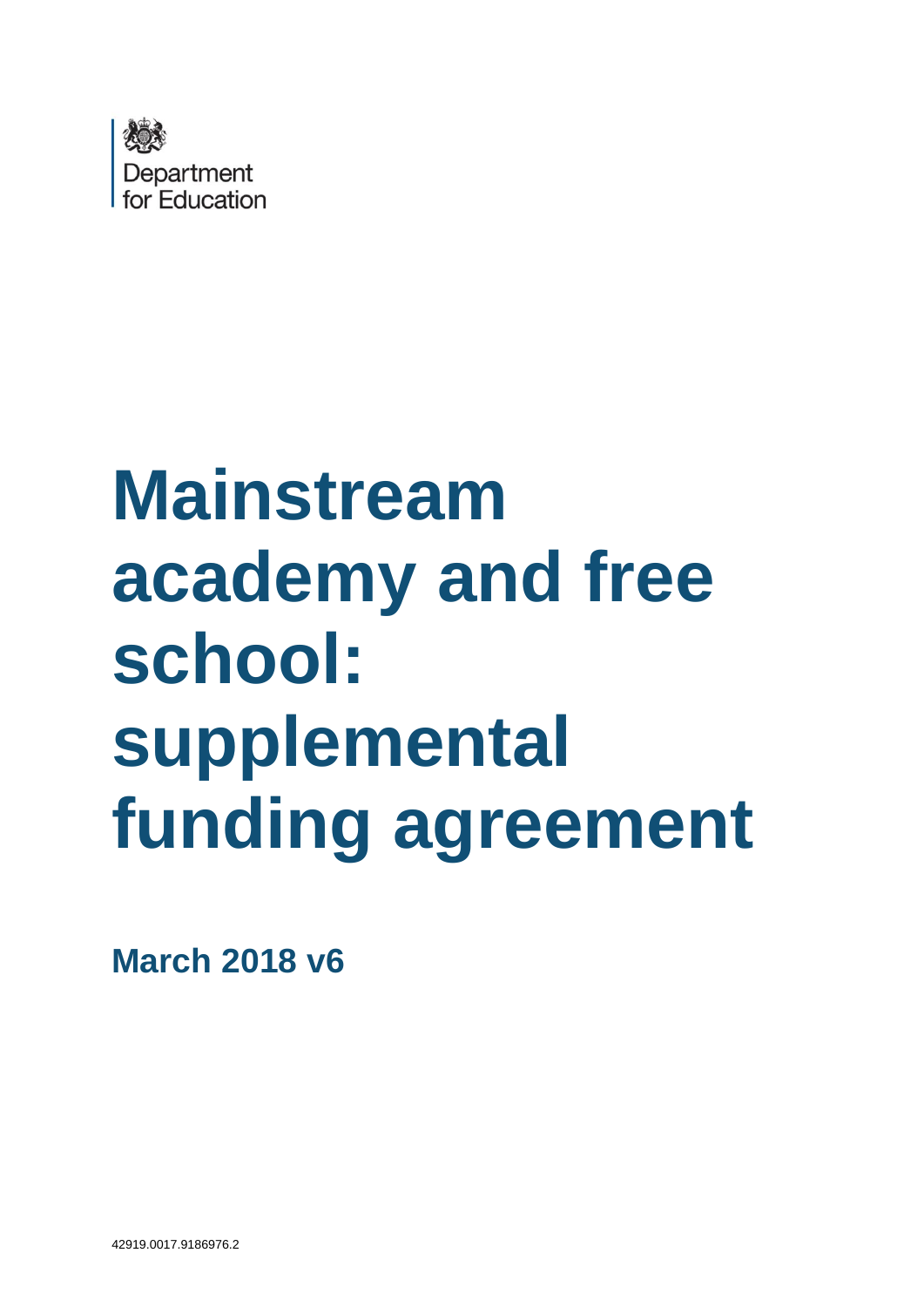# **Contents**

| <b>SUMMARY SHEET</b>                                   | $\overline{\mathbf{4}}$ |
|--------------------------------------------------------|-------------------------|
| Information about the Academy:                         | $\overline{4}$          |
| <b>ESTABLISHING THE ACADEMY</b><br>1.                  | 8                       |
| Definitions and interpretation                         | 8                       |
| The Academy                                            | 8                       |
| <b>RUNNING OF THE ACADEMY</b><br>2.                    | 9                       |
| <b>Teachers and staff</b>                              | 9                       |
| <b>Pupils</b>                                          | 10                      |
| <b>SEN unit</b>                                        | 10                      |
| Charging                                               | 10                      |
| Admissions                                             | 10                      |
| Curriculum                                             | 13                      |
| 3.<br><b>GRANT FUNDING</b>                             | 14                      |
| <b>Calculation of GAG</b>                              | 14                      |
| Other relevant funding                                 | 16                      |
| <b>LAND</b><br>4.                                      | 17                      |
| 5.<br><b>TERMINATION</b>                               | 17                      |
| Termination by either party                            | 27                      |
| <b>Termination Warning Notice</b>                      | 28                      |
| Termination by the Secretary of State after inspection | 29                      |
| Termination by the Secretary of State                  | 29                      |
| Funding and admission during notice period             | 31                      |
| Notice of intention to terminate by Academy Trust      | 31                      |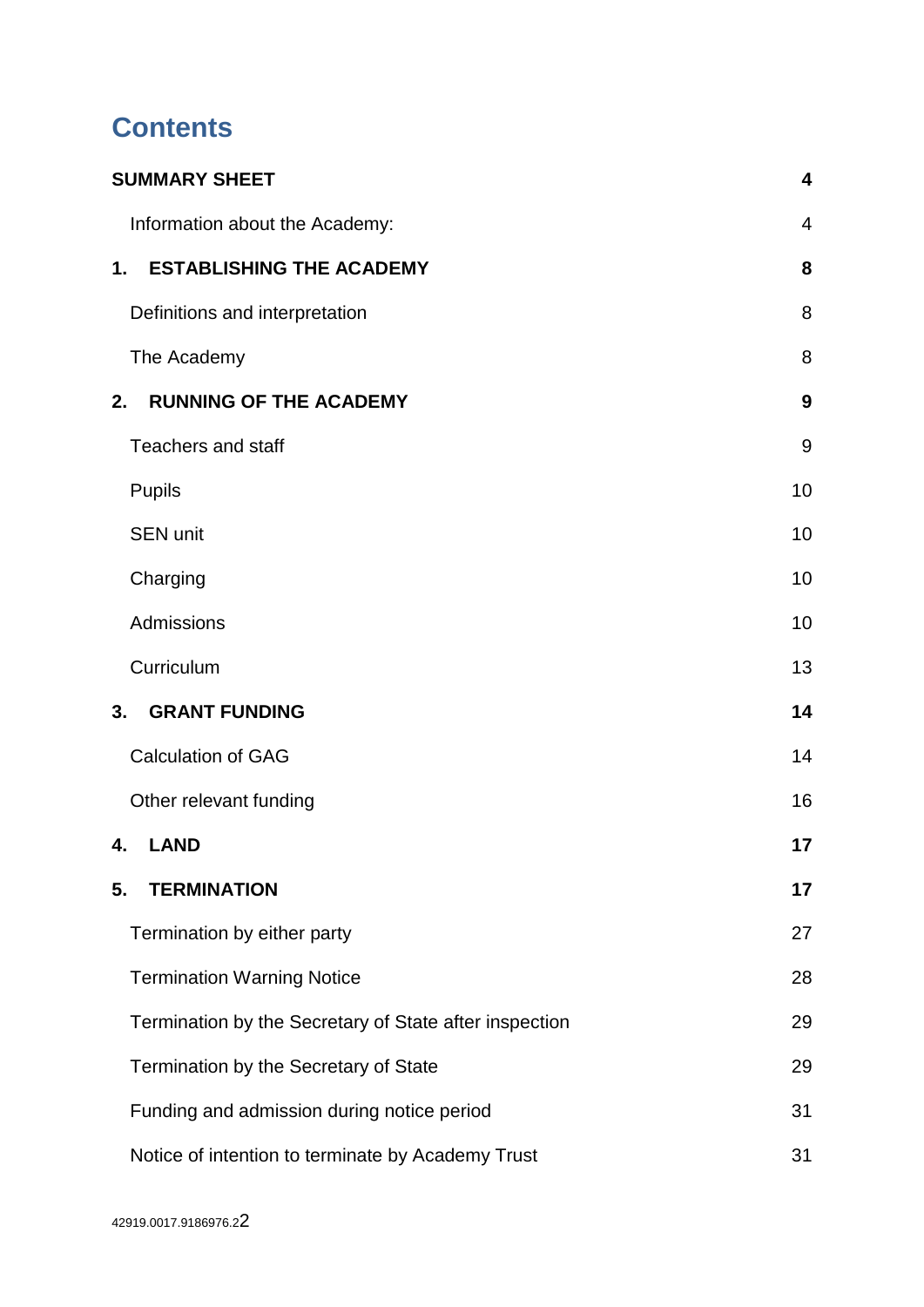| <b>Effect of termination</b>                                                              | 34 |
|-------------------------------------------------------------------------------------------|----|
| <b>OTHER CONTRACTUAL ARRANGEMENTS</b><br>6.                                               | 35 |
| Annexes                                                                                   | 35 |
| The Master Agreement                                                                      | 35 |
| General                                                                                   | 35 |
| <b>ANNEXES</b>                                                                            | 38 |
| 7. ADMISSION OF CHILDREN AND YOUNG PEOPLE WITH EDUCATION,<br><b>HEALTH AND CARE PLANS</b> | 38 |
| ADMISSION OF CHILDREN WITH A STATEMENT OF SPECIAL<br>8.<br><b>EDUCATIONAL NEEDS</b>       | 38 |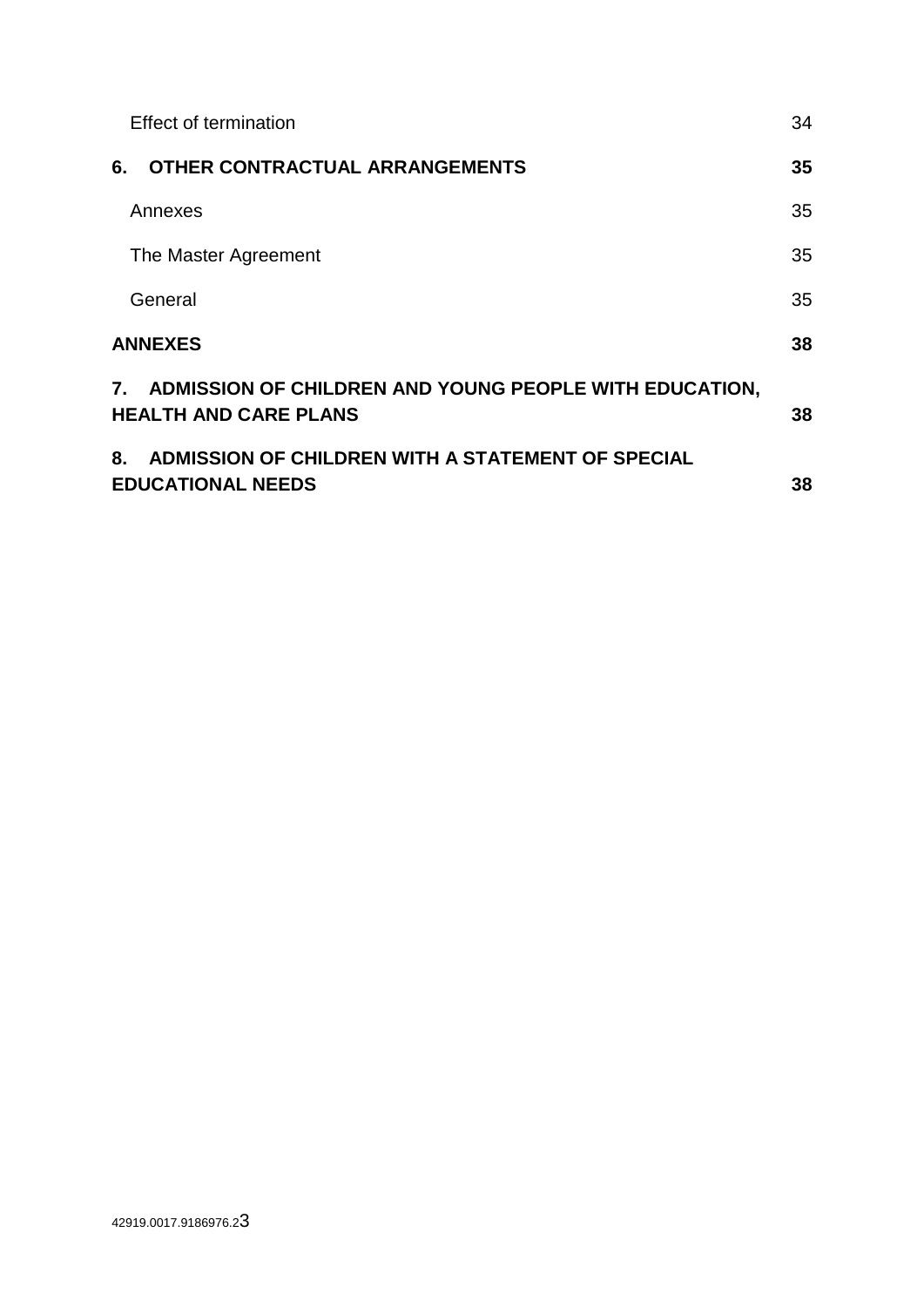# <span id="page-3-0"></span>**SUMMARY SHEET**

# <span id="page-3-1"></span>**Information about the Academy:**

| <b>Name of Academy Trust</b>                                 | <b>Emmanuel Schools Foundation</b>                          |
|--------------------------------------------------------------|-------------------------------------------------------------|
| <b>Company number</b>                                        | 04464331                                                    |
| <b>Date of Master Funding</b><br><b>Agreement</b>            | 16 February 2017, as varied by a deed of<br>variation dated |
| Name of academy                                              | <b>Grindon Hall Christian School</b>                        |
| <b>Opening date</b>                                          | 10 September 2012                                           |
| Type of academy (indicate<br>whether academy or free school) | <b>Free School</b>                                          |
| <b>Religious designation</b>                                 | None                                                        |
| Wholly or partly selective                                   | N/A                                                         |
| Name of predecessor school<br>(where applicable)             | <b>Grindon Hall Christian School</b>                        |
| <b>Capacity number</b>                                       | 560                                                         |
| Age range                                                    | $3 - 18$                                                    |
| Number of sixth form places                                  | 58                                                          |
| <b>Number of boarding places</b>                             | None                                                        |
| <b>SEN unit / Resource provision</b>                         | <b>None</b>                                                 |
| <b>Land arrangements</b>                                     | Version 4                                                   |
| (Version 1-8 or other)                                       |                                                             |
| Address and title number of Land                             | Nookside, Sunderland, Tyne and Wear,<br>SR4 8PG             |
|                                                              | Title numbers: TY474366 and TY359841                        |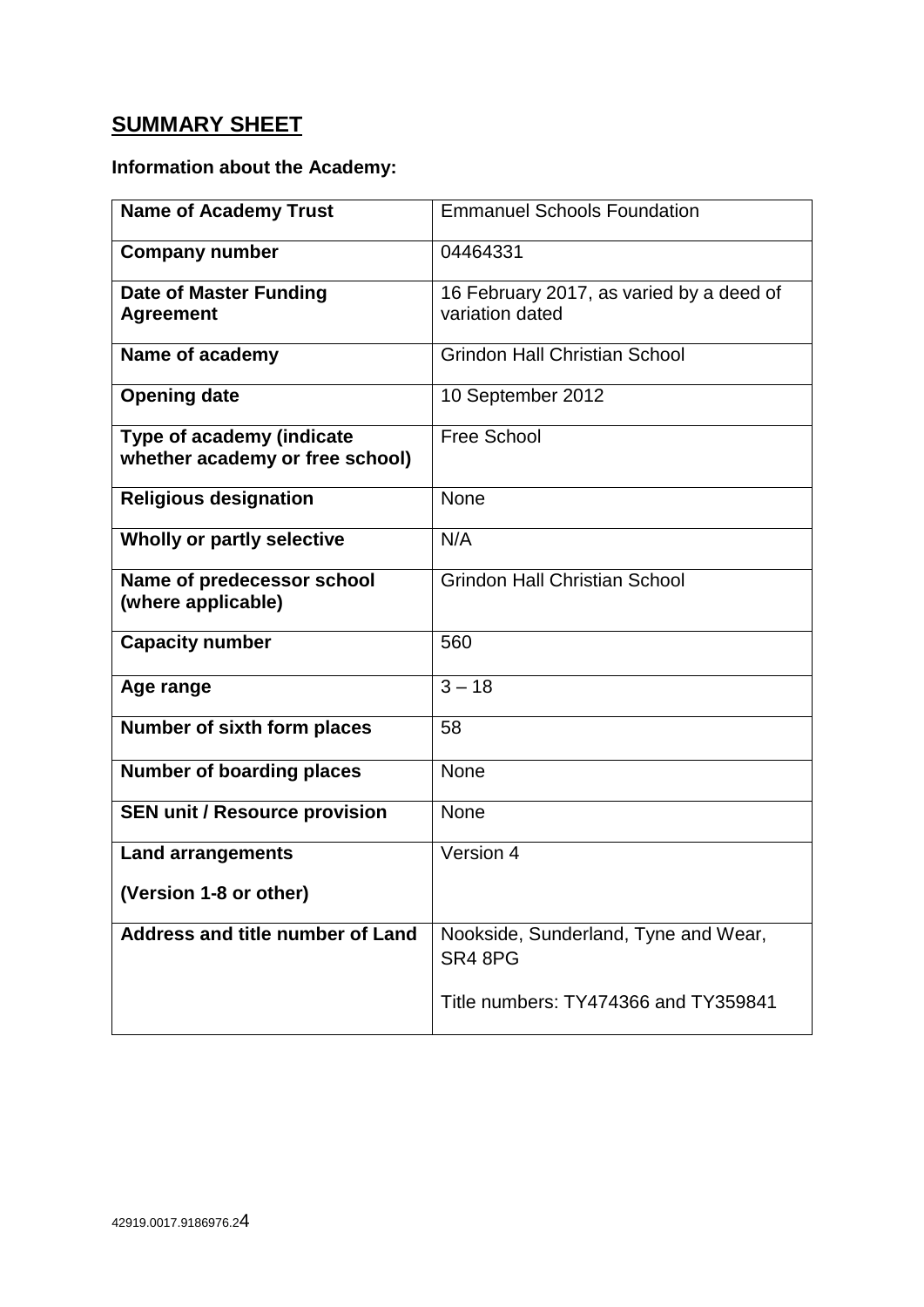# **Please confirm which clause variations have been applied or marked as 'Not used'**

| <b>Clause No.</b> | <b>Descriptor</b>                                                                                                              | <b>Applied</b> | <b>Not used</b> |
|-------------------|--------------------------------------------------------------------------------------------------------------------------------|----------------|-----------------|
| 1.1               | Only applies to free schools and new<br>provision academies                                                                    | X              |                 |
| 2.A.1             | Clause applies where an academy was<br>previously a VC or foundation school<br>designated with a religious character           |                | X               |
| 2.C, 2.D          | Only applies where the academy has an<br><b>SEN unit</b>                                                                       |                | X               |
| 2.E               | Only applies where there was a<br>predecessor independent school                                                               | X              |                 |
| 2.G               | Clause does not apply to free schools<br>(unless there was a predecessor<br>independent school), or new provision<br>academies | X              |                 |
| 2.M               | Clause applies only to academies and free<br>schools designated with a religious<br>character                                  |                | X               |
| 2.N               | Clause applies only to academies that were<br>formerly wholly selective grammar schools                                        |                | X               |
| 2.0               | Clause applies only to academies that were<br>formerly partially selective grammar schools                                     |                | X               |
| 2.7               | Clause applies to free schools and new<br>provision academies designated with a<br>religious character                         |                | X               |
| 2.W               | Clause only applies where the academy is<br>designated with a religious character                                              |                | X               |
| 2.X               | Clause only applies where the academy has<br>not been designated with a religious<br>character                                 | $\mathsf{X}$   |                 |
| 2.Y               | Clause applies where an academy was<br>previously a VC school or foundation school<br>designated with a religious character    |                | X               |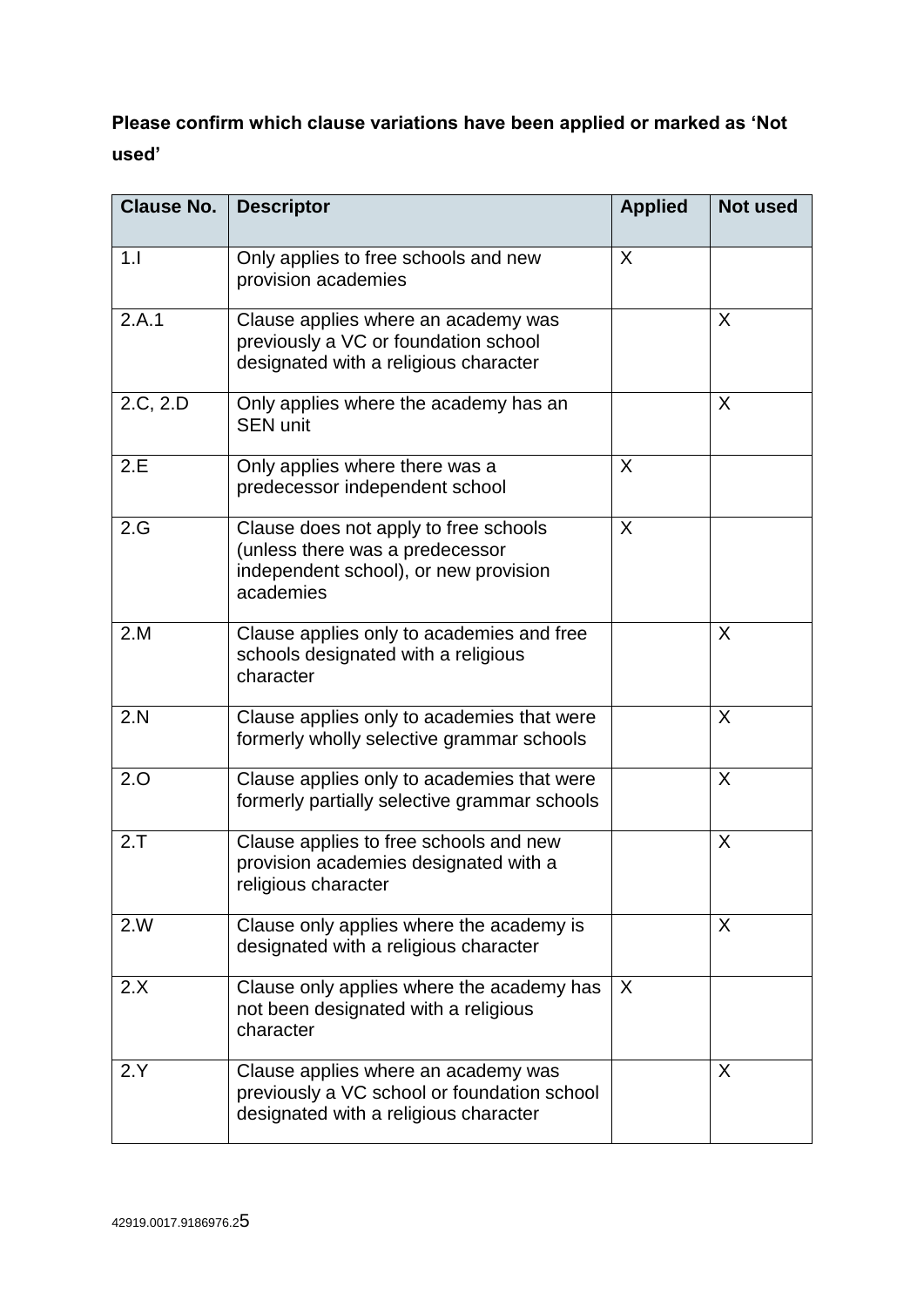| <b>Clause No.</b> | <b>Descriptor</b>                                                                                                                 | <b>Applied</b> | <b>Not used</b> |
|-------------------|-----------------------------------------------------------------------------------------------------------------------------------|----------------|-----------------|
| 2.Yc)             | Sub-clause applies if the academy is<br>designated with a denominational religious<br>character - CE etc. rather than 'Christian' |                | X               |
| $3.A - 3.F$       | Option 1 applies to converter and sponsored<br>academies: if used delete option 2                                                 |                | X               |
| $3.A - 3.F$       | Option 2 applies to free schools and new<br>provision academies: if used delete option 1                                          | X              |                 |
| 3.H               | Clause relating to Start-up only applies in<br>some cases (does not apply to academy<br>converters)                               | X              |                 |
| 3. J              | Clause only applies to full sponsored and<br>intermediate sponsored academies with<br>approved Academy Action Plans               | X              |                 |
| 3.K               | Clause does not apply to free schools<br>(unless there was a predecessor<br>independent school), or new provision<br>academies    | X              |                 |
| 5.G.1             | Clause applies only to a boarding<br>academy/free school.                                                                         |                | X               |
| 5.1               | Clause only applies to sponsored<br>academies                                                                                     | X              |                 |
| 5.K               | Clause applies to free schools and may be<br>applied to new provision academies                                                   |                | X               |
| 5.L               | Clause applies to free schools and may be<br>applied to new provision academies                                                   | $\sf X$        |                 |
| 5.M               | Clause applies to free schools and may be<br>applied to new provision academies                                                   | X              |                 |
| 5.N               | Clause applies to free schools and may be<br>applied to new provision academies                                                   |                | X               |
| 5.0               | Clause applies to free schools and may be<br>applied to new provision academies                                                   | X              |                 |
| 6.H               | Clause only applies to schools which are<br>designated with a Church of England or<br>Roman Catholic character                    |                | X               |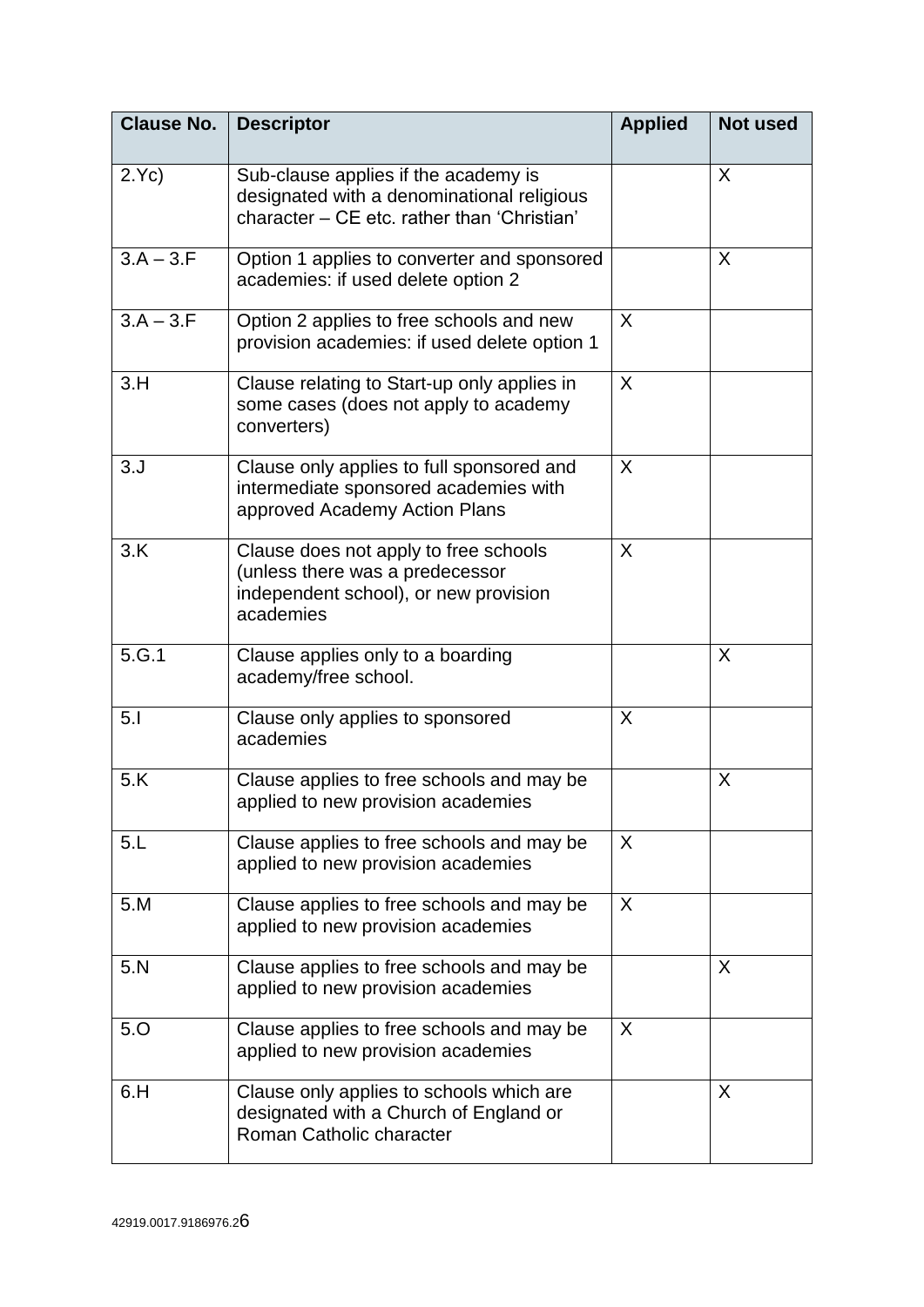**Please identify any other variations from the model that apply to this academy (e.g. clauses relating to PFI, or any required because the multi academy trust includes academies designated with different religious characters, or a mixture of those designated with a religious character, and those which are not):**

**Additional clauses will be supplied by your project lead if needed.**

| <b>Descriptor</b> | <b>Clause</b> | <b>Applied</b> | <b>Not used</b> |
|-------------------|---------------|----------------|-----------------|
|                   | No.           |                |                 |
|                   |               |                |                 |
|                   |               |                |                 |
|                   |               |                |                 |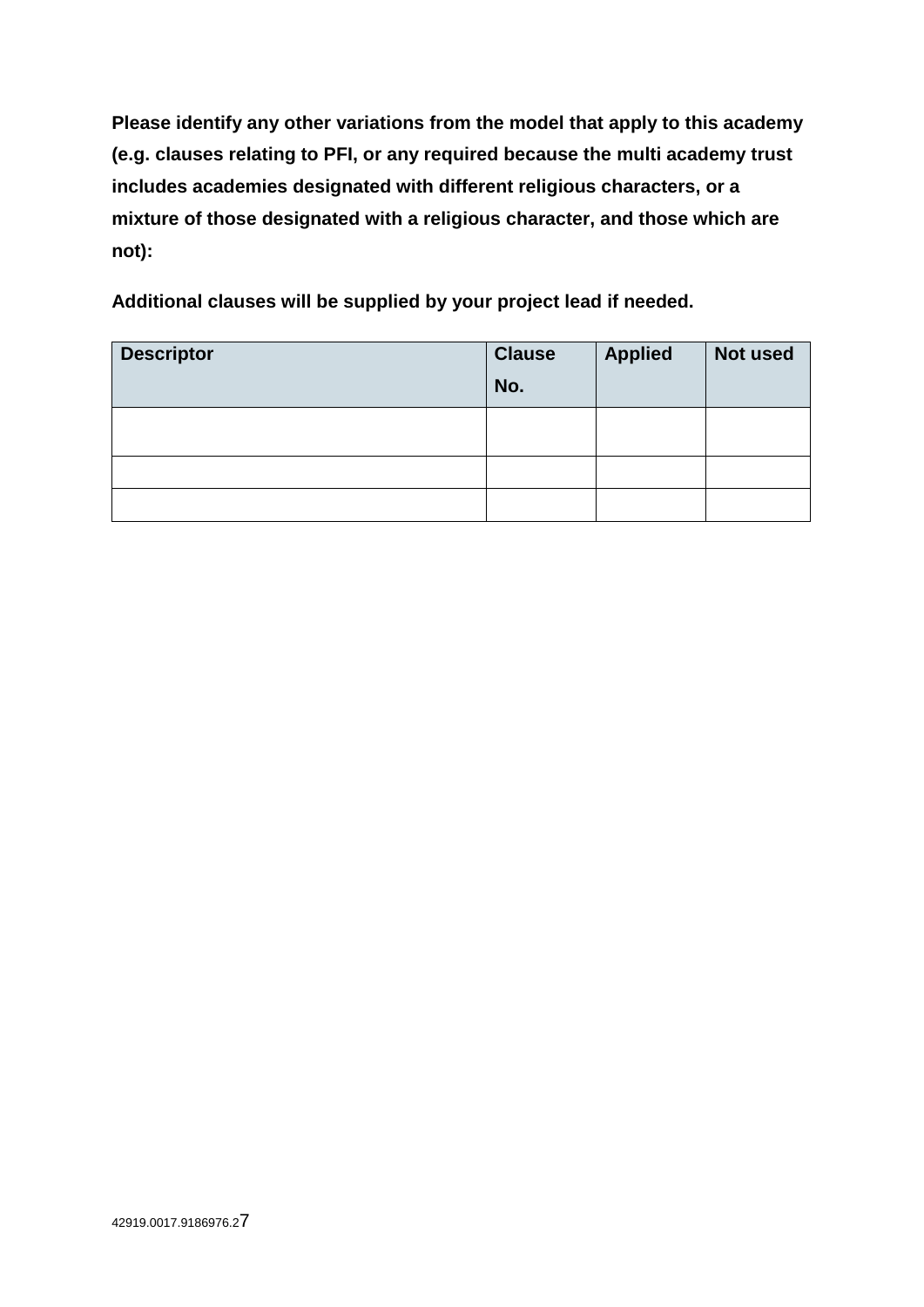# <span id="page-7-0"></span>**1. ESTABLISHING THE ACADEMY**

1.A This Agreement made between the Secretary of State for Education and Emmanuel Schools Foundation is supplemental to the master funding agreement made between the same parties and dated 16 February 2017 (the "**Master Agreement**"), as varied by a deed of variation dated .

## <span id="page-7-1"></span>**Definitions and interpretation**

- 1.B Except as expressly provided in this Agreement words and expressions defined in the Master Agreement will have those same meanings in this Agreement.
- 1.C The following capitalised words and expressions will have the following meanings:

"The **Academy**" means Grindon Hall Christian School.

**"Coasting"** has the meaning given by regulations under subsection (3) of section 60B of the Education and Inspections Act 2006 in relation to a school to which that section applies.

"**SEN**" means Special Educational Needs and the expressions "**special educational needs**" and "**special educational provision**" have the meaning set out in sections 20(1) and 21(2) of the Children and Families Act 2014.

"**Termination Notice**" means a notice sent by the Secretary of State to the Academy Trust, terminating this Agreement on the date specified in the notice.

"**Termination Warning Notice**" means a notice sent by the Secretary of State to the Academy Trust, stating his intention to terminate this Agreement.

- 1.D The Interpretation Act 1978 applies to this Agreement as it applies to an Act of Parliament.
- 1.E Reference in this Agreement to clauses and annexes will, unless otherwise stated, be to clauses and annexes to this Agreement.

#### <span id="page-7-2"></span>**The Academy**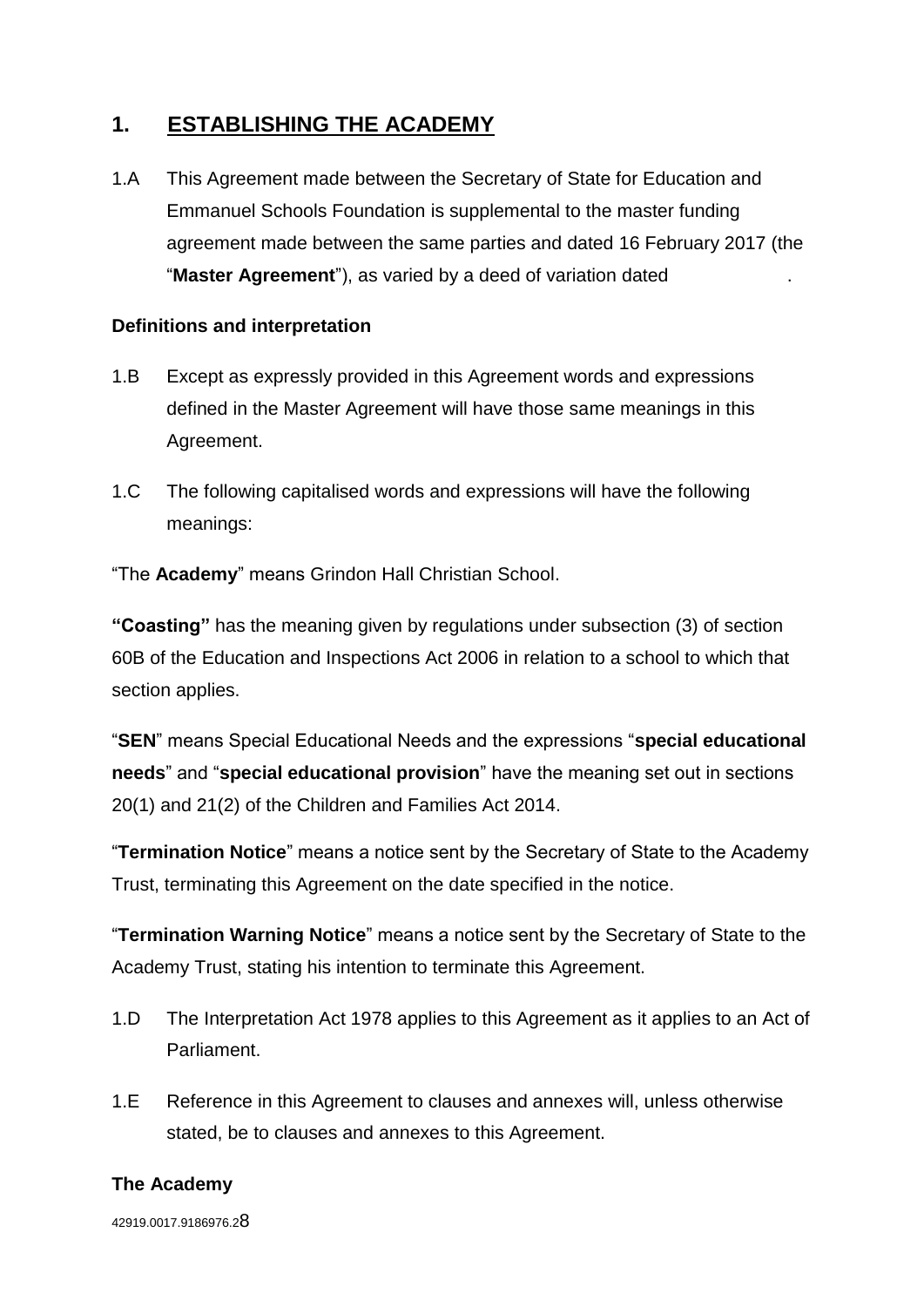- 1.F The Academy is a Free School as defined in clause 1.4 of the Master Agreement.
- 1.G The Academy Trust will establish and maintain the Academy in accordance with the Master Agreement and this Agreement.
- 1.H The Academy opened on 10 September 2012.
- 1.I The Academy Trust must ensure that so far as is reasonably practicable and consistent with clause 2.X of this Agreement and the Equality Act 2010, the policies and practices adopted by the Academy (in particular regarding curriculum, uniform and school food) enable pupils of all faiths and none to play a full part in the life of the Academy, and do not disadvantage pupils or parents of any faith or none. For the avoidance of doubt, this requirement applies irrespective of the proportion of pupils of any faiths or none currently attending or predicted to join the school.

# <span id="page-8-0"></span>**2. RUNNING OF THE ACADEMY**

#### <span id="page-8-1"></span>**Teachers and staff**

- 2.A Subject to clause 2.A.2 and 7.A of this Agreement and section 67 of the Children and Families Act 2014, the Academy Trust may, in accordance with any relevant Guidance, employ anyone it believes is suitably qualified or is otherwise eligible to plan and prepare lessons and courses for pupils, teach pupils, and assess and report on pupils' development, progress and attainment.
- 2.A.1 Not used.
- 2.A.2 The Academy Trust must designate a staff member at the Academy as responsible for promoting the educational achievement of registered pupils at the Academy who are being looked after by an LA, or are no longer looked after by an LA because of an adoption, special guardianship or child arrangements order, or because they have been adopted from 'state care' outside England and Wales, and in doing so must comply with the law,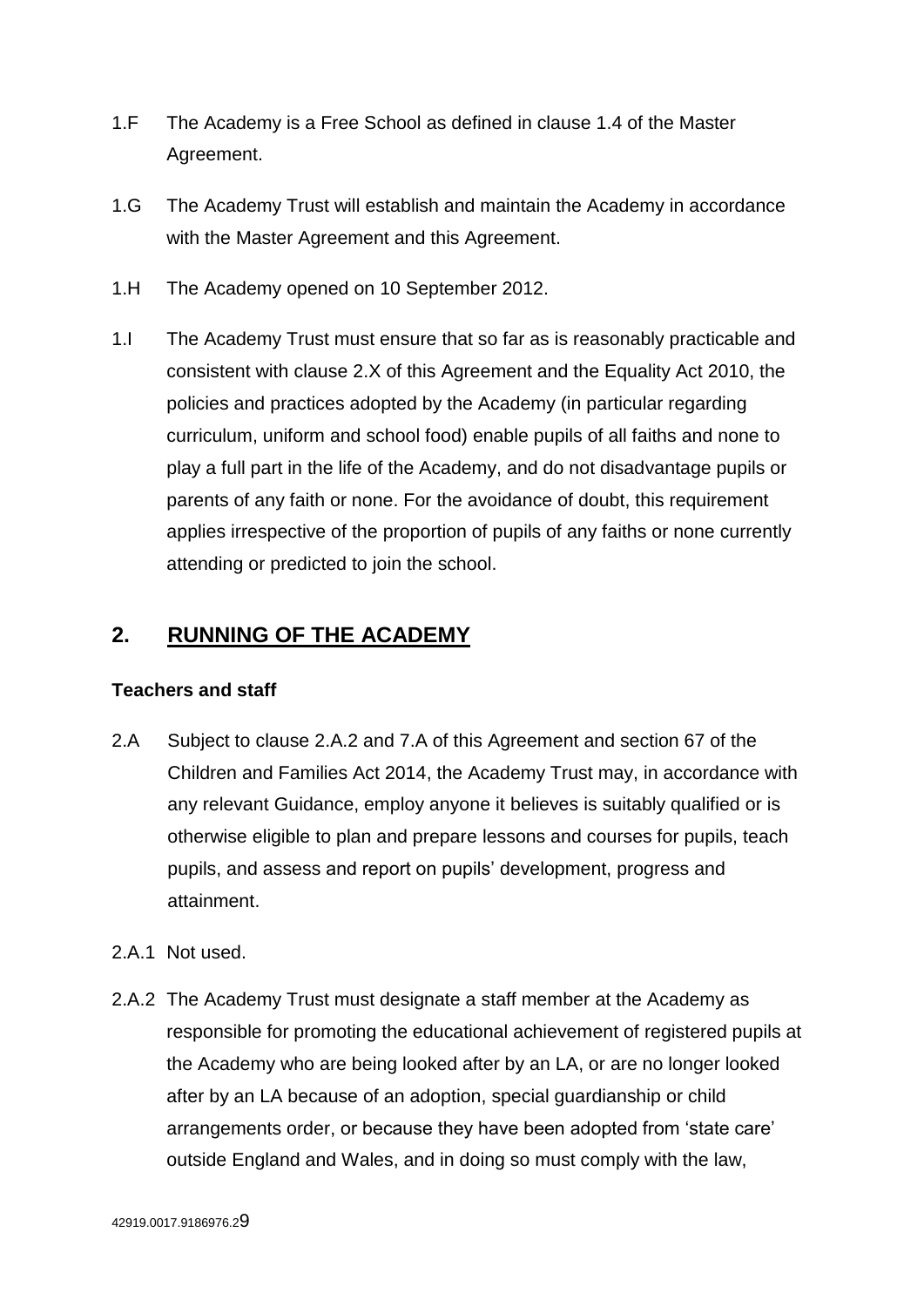regulations and guidance that apply to maintained schools. The Academy Trust must ensure the designated person undertakes appropriate training and has regard to any guidance issued by the Secretary of State.

#### <span id="page-9-0"></span>**Pupils**

2.B The planned capacity of the Academy is 560 in the age range 3-18, including a sixth form of 58 places. The Academy will be an all ability inclusive school.

#### <span id="page-9-1"></span>**SEN unit**

- 2.C Not used.
- 2.D Not used.

#### <span id="page-9-2"></span>**Charging**

- 2.E The Academy Trust must charge fees for the full cost of the education provided at an Academy to non-European Economic Area students who:
	- a) have a valid United Kingdom visa the terms of which state that the relevant student cannot access non-fee paying education; or
	- b) no longer have a valid United Kingdom visa allowing them to enter or remain in the United Kingdom but are applying to renew such a visa; and in each case
	- c) transferred to the Academy from any predecessor institution.

If the Academy fails to charge these students, or is unable to recover fees by the end of the term for which they are due, it must report this to the Secretary of State who may inform the UK Visas and Immigration.

#### <span id="page-9-3"></span>**Admissions**

2.F Subject to clauses 2.K– 2.L the Academy Trust will act in accordance with, and will ensure that its Independent Appeal Panel is trained to act in accordance with, the School Admissions Code and School Admission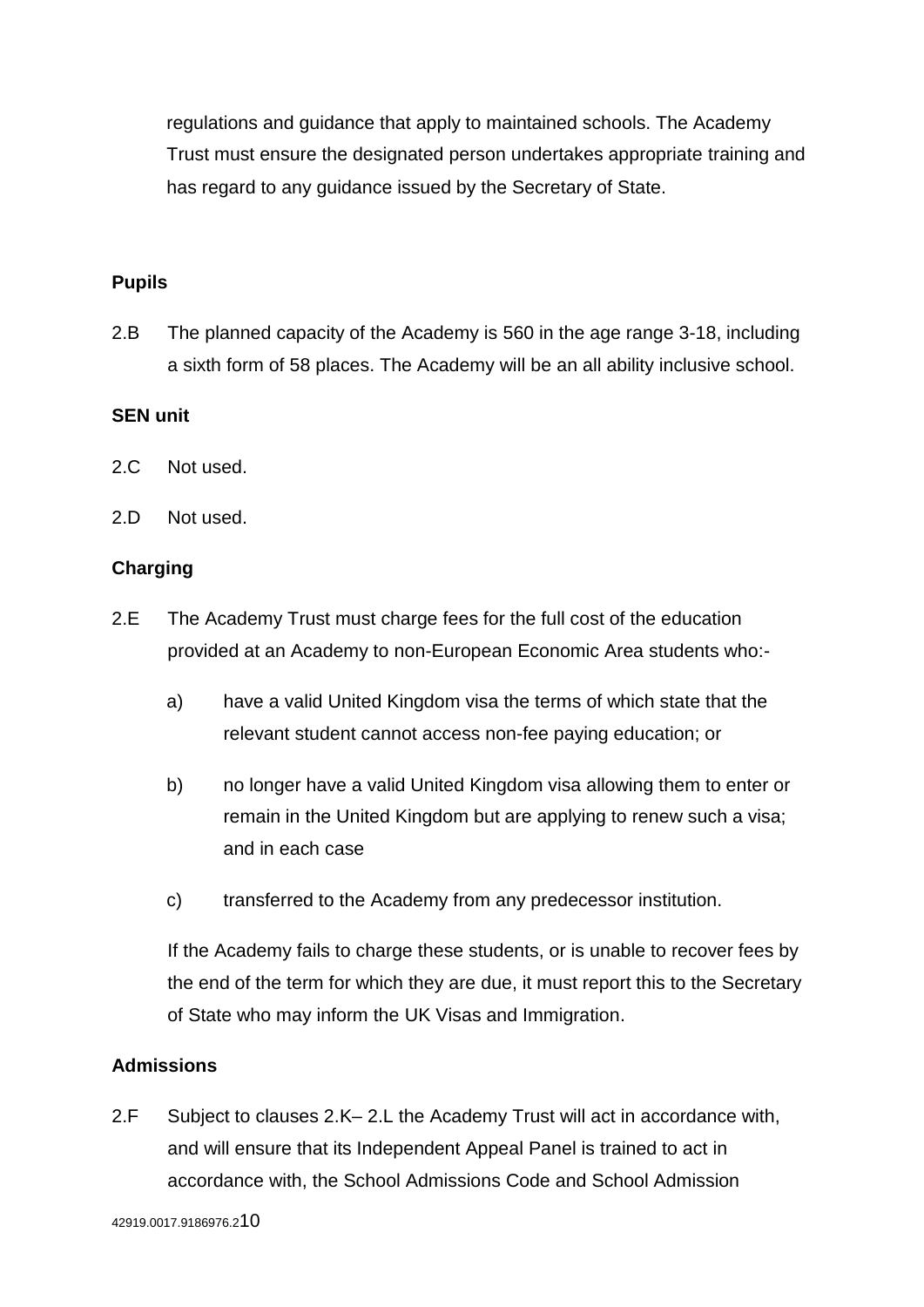Appeals Code published by the DfE (the "Codes") and all relevant admissions law as they apply to foundation and voluntary aided schools, and with equalities law. Reference in the Codes or legislation to "admission authorities" will be deemed to be references to the Academy Trust.

- 2.G Pupils on roll in a Predecessor School which was a maintained or independent school will transfer automatically to the Academy on opening. All children already offered a place at that Predecessor School must be admitted to the Academy.
- 2.H The Academy Trust must participate in the local Fair Access Protocol. The Academy Trust must participate in the coordinated admission arrangements operated by the LA in whose area the Academy is situated. If the Academy is a free school, the Academy Trust is not required to participate in coordination for its first intake of pupils.
- 2.I [Not used]
- 2.J [Not used]
- 2.K [Not used]
- 2.L The Secretary of State may:
	- a) direct the Academy Trust to admit a named pupil to the Academy:
		- i. following an application from an LA including complying with a school attendance order as defined in section 437 of the Education Act 1996. Before doing so the Secretary of State will consult the Academy Trust; or
		- ii. where in relation to a specific child or children the Academy Trust has failed to act in accordance with the Codes or this Agreement or has otherwise acted unlawfully; or
	- b) direct the Academy Trust to amend its admission arrangements where they do not comply with the Codes or this Agreement, or are otherwise unlawful.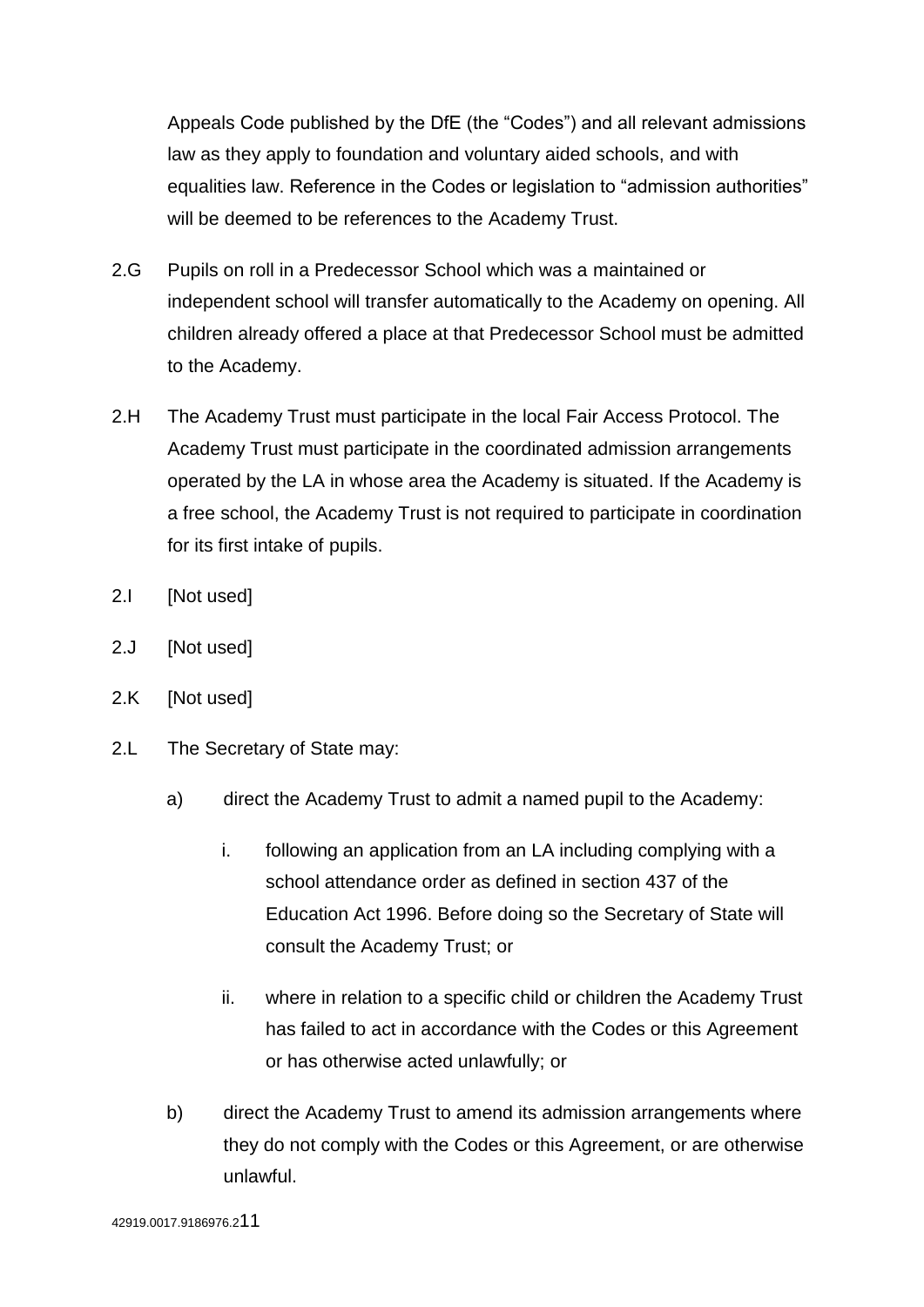- 2.M Not used.
- 2.N Not used.
- 2.O Not used.
- 2.P The Academy Trust must make arrangements to ensure an independent appeals panel is established for the Academy and its clerk and members are trained to act in accordance with the Codes. The Academy Trust must ensure that parents and 'relevant children' (as described in the Codes) are informed of their right to appeal to an Independent Appeal Panel if they are dissatisfied with an admission decision of the Academy Trust. The arrangements for appeals must comply with the Codes as they apply to foundation and voluntary aided schools. The determination of the appeal panel is binding on all parties.
- 2.Q Subject to clause 2.R, the meaning of "**relevant area**" for the purposes of consultation requirements in relation to admission arrangements is that determined by the relevant LA for maintained schools in the area in accordance with the Education (Relevant Areas for Consultation on Admission Arrangements) Regulations 1999.
- 2.R If the Academy does not consider the relevant area determined by the LA for the maintained schools in the area to be appropriate, it must apply to the Secretary of State by 1 August before the academic year in question for a determination of the appropriate relevant area for the Academy, setting out the reasons for this view. The Secretary of State will consult the Academy Trust and the LA in whose area the Academy is situated in reaching a decision.
- 2.S The Office of the Schools Adjudicator ("OSA") will consider objections to the Academy's admission arrangements (except objections against any agreed derogations from the provisions of the Codes specified in this funding agreement, over which it has no jurisdiction). The Academy Trust must therefore make it clear, when determining the Academy's admission arrangements, that objections should be submitted to the OSA. The OSA's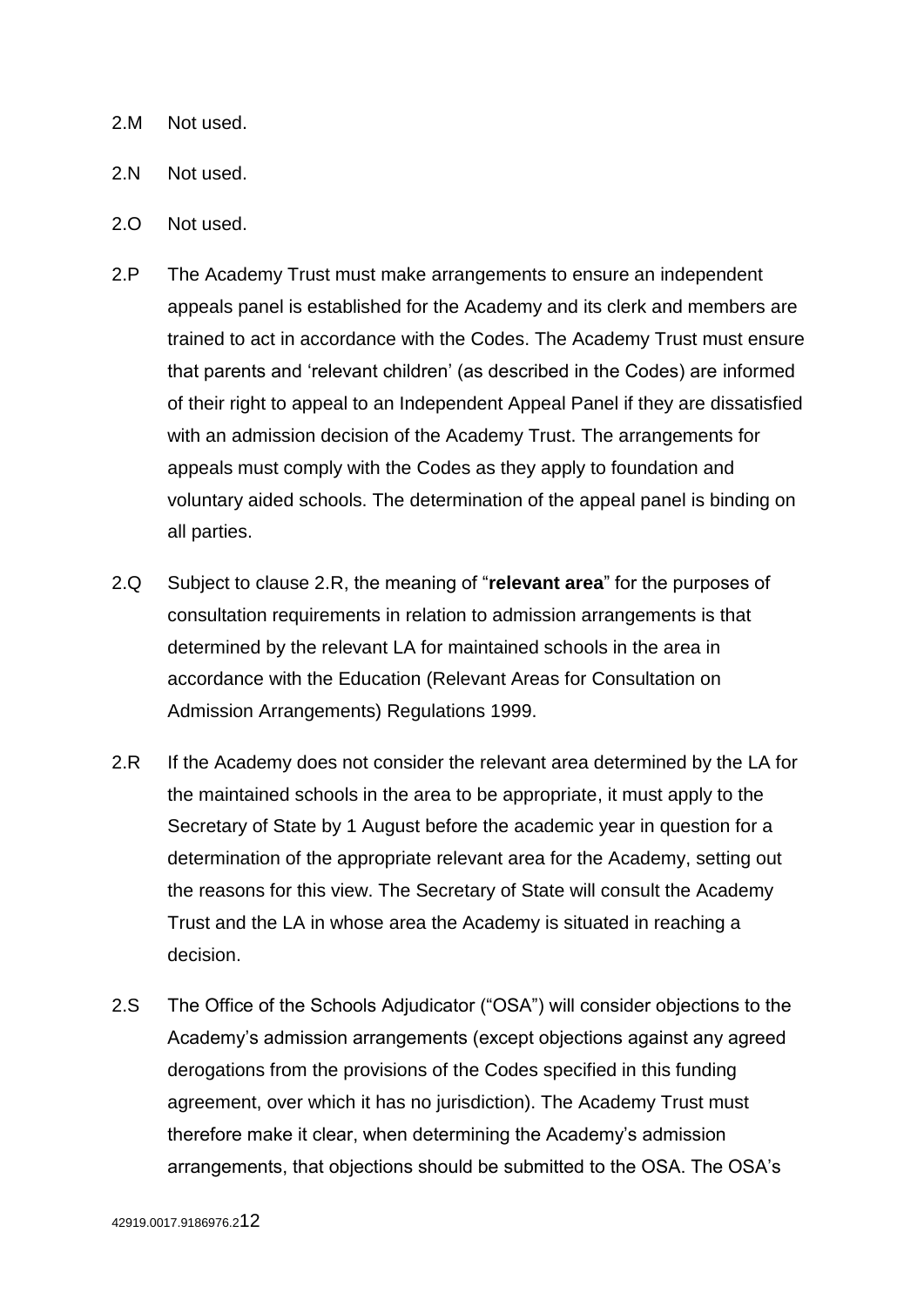determination of an objection is binding on the Academy and the Academy Trust must make appropriate changes to its admission arrangements to give effect to the Adjudicator's decision within two months of the decision (or by 28 February following the decision, whichever is sooner), unless an alternative timescale is specified by the Adjudicator.

2.T Not used.

## <span id="page-12-0"></span>**Curriculum**

- 2.U The Academy Trust must provide for the teaching of religious education and a daily act of collective worship at the Academy.
- 2.V The Academy Trust must comply with section 71(1)-(6) and (8) of the School Standards and Framework Act 1998 as if the Academy were a community, foundation or voluntary school, and as if references to "religious education" and "religious worship" in that section were references to the religious education and religious worship provided by the Academy in accordance with clause 2.X.
- 2.W Not used.
- 2.X Subject to clause 2.V, **where the academy has not been designated with a religious character** (in accordance with section 124B of the School Standards and Framework Act 1998 or further to section 6(8) of the Academies Act 2010):
	- a) provision must be made for religious education to be given to all pupils at the Academy in accordance with the requirements for agreed syllabuses in section 375(3) of the Education Act 1996 and paragraph 2(5) of Schedule 19 to the School Standards and Framework Act 1998;
	- b) the Academy must comply with section 70(1) of, and Schedule 20 to, the School Standards and Framework Act 1998 as if it were a community, foundation or voluntary school which does not have a religious character, except that paragraph 4 of that Schedule does not apply. The Academy may apply to the Secretary of State for consent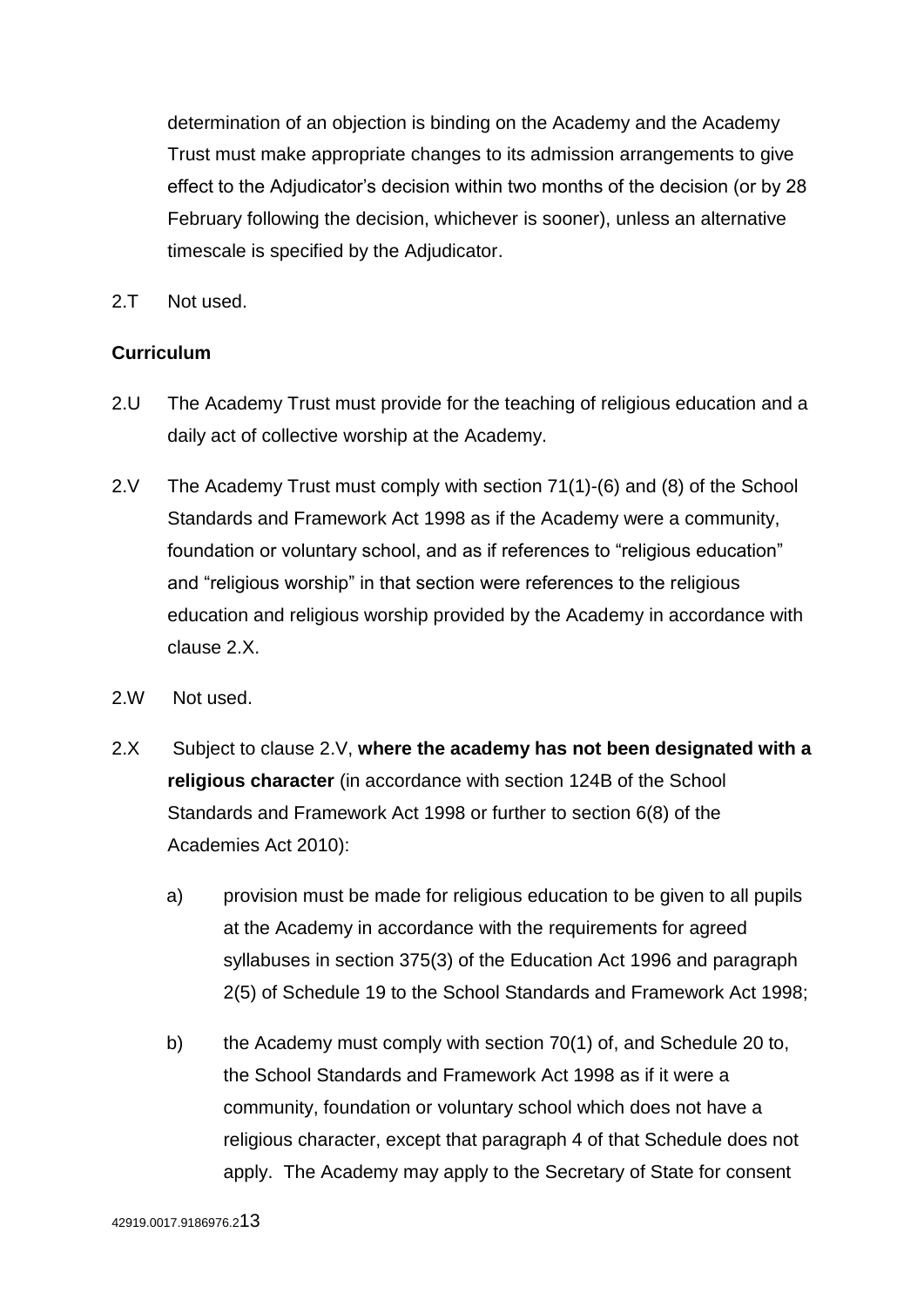to be relieved of the requirement imposed by paragraph 3(2) of that Schedule.

- 2.Y Not used.
- 2.Z The Academy Trust must have regard to any Guidance, further to section 403 of the Education Act 1996, on sex and relationship education to ensure that children at the Academy are protected from inappropriate teaching materials and that they learn the nature of marriage and its importance for family life and for bringing up children. The Academy Trust must also have regard to the requirements in section 405 of the Education Act 1996, as if the Academy were a maintained school.
- 2.AA The Academy Trust must prevent political indoctrination, and secure the balanced treatment of political issues, in line with the requirements for maintained schools set out in the Education Act 1996, and have regard to any Guidance.

# <span id="page-13-0"></span>3. **GRANT FUNDING**

#### <span id="page-13-1"></span>**Calculation of GAG**

- 3.A Subject to clause 3.C, the basis of the pupil number count for the purposes of determining GAG for an Academy Financial Year will be the Academy Trust's most recent estimate provided in accordance with clause 3.B.
- 3.B The Secretary of State will, in advance of each Academy Financial Year for the Academy, request that the Academy Trust provides an estimate of the number of pupils on roll in the following September for the purposes of determining GAG for an Academy Financial Year. The Academy Trust must provide the requested estimate to the Secretary of State as soon as reasonably practicable.
- 3.C In the Academy Financial Year which immediately follows the Academy Financial Year in which all planned year groups will be present at the Academy (that is, all the pupil cohorts relevant to the age range of the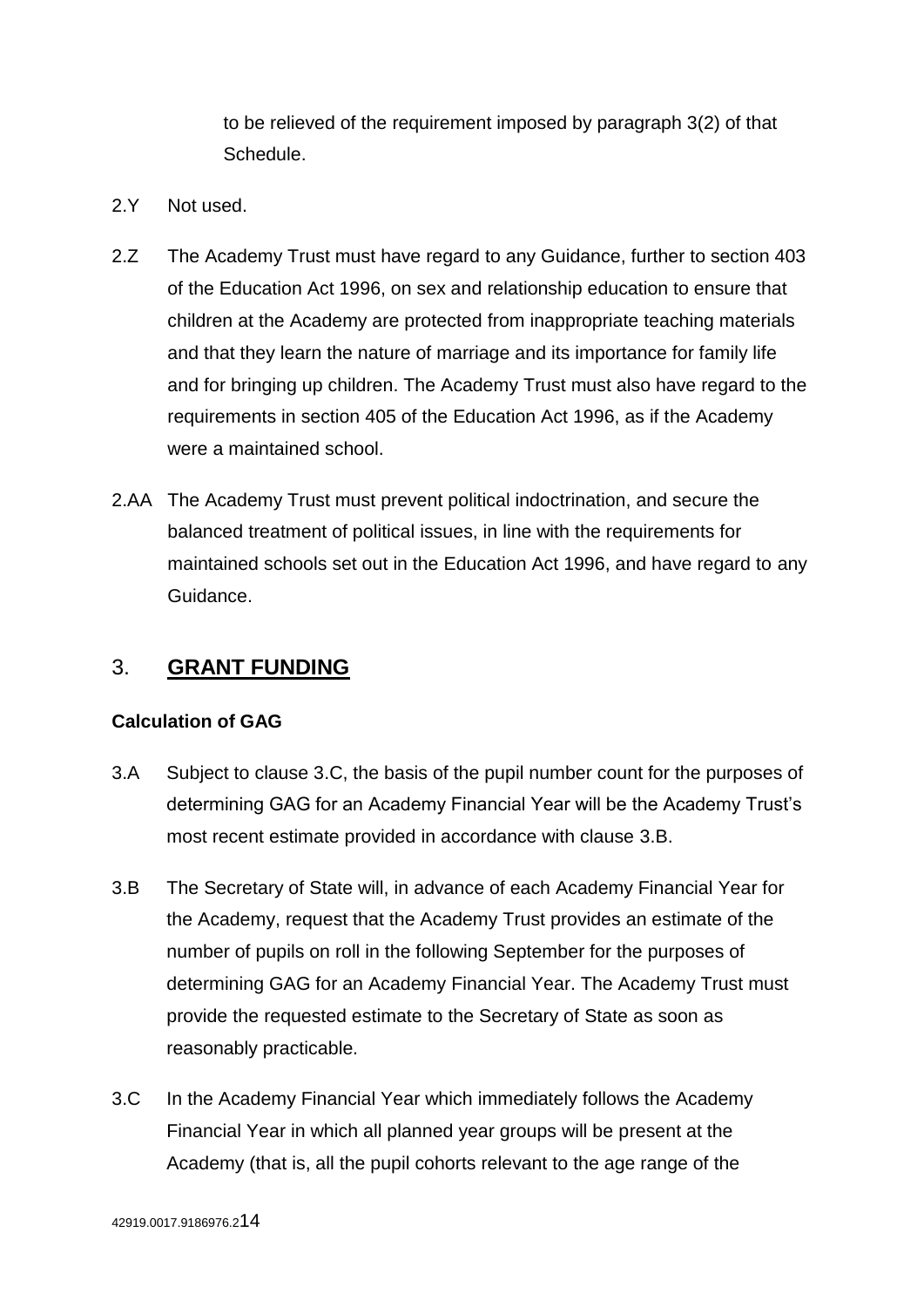Academy will have some pupils present), the basis of the pupil number count for the purpose of determining GAG will no longer be the estimate provided in accordance with clause 3.B, but in that and all following Academy Financial Years will be determined in accordance with clause 3.F.

- 3.D For any Academy Financial Year in which GAG for the Academy has been calculated in accordance with clauses 3.A and 3.B, an adjustment may be made to the following Academy Financial Year's formula funding element of GAG for the Academy to recognise any variation from that estimate. The Secretary of State may for this purpose use the Census for the relevant month (determined at the Secretary of State's discretion) for the Academy Financial Year in question as a means of determining pupil numbers. The additional or clawed-back grant will be only the amount relevant to the number of pupils above or below that estimate.
- 3.E Not used
- 3.F For Academy Financial Years which immediately follow the Academy Financial Year in which all planned year groups will be present at the Academy, the basis of the pupil count for determining GAG will be:
	- a) for pupils in Year 11 and below, the Schools Census which is used to fund maintained schools for the financial year overlapping with the Academy Financial Year in question; and
	- b) for pupils in Year 12 and above, the formula which is in use at the time for maintained schools
- 3.G The Secretary of State may, at his discretion, adjust the basis of the pupil count to take account of any diseconomies of scale which may affect the Academy if it is operating below the planned capacity in clause 2.B. If such an adjustment is made in any Academy Financial Year, this will not change the basis of the pupil count for calculating the following Academy Financial Year's GAG. If the Secretary of State has indicated that additional grant may be payable in such circumstances, the Academy Trust will bid for this additional grant based on need and providing appropriate supporting evidence. The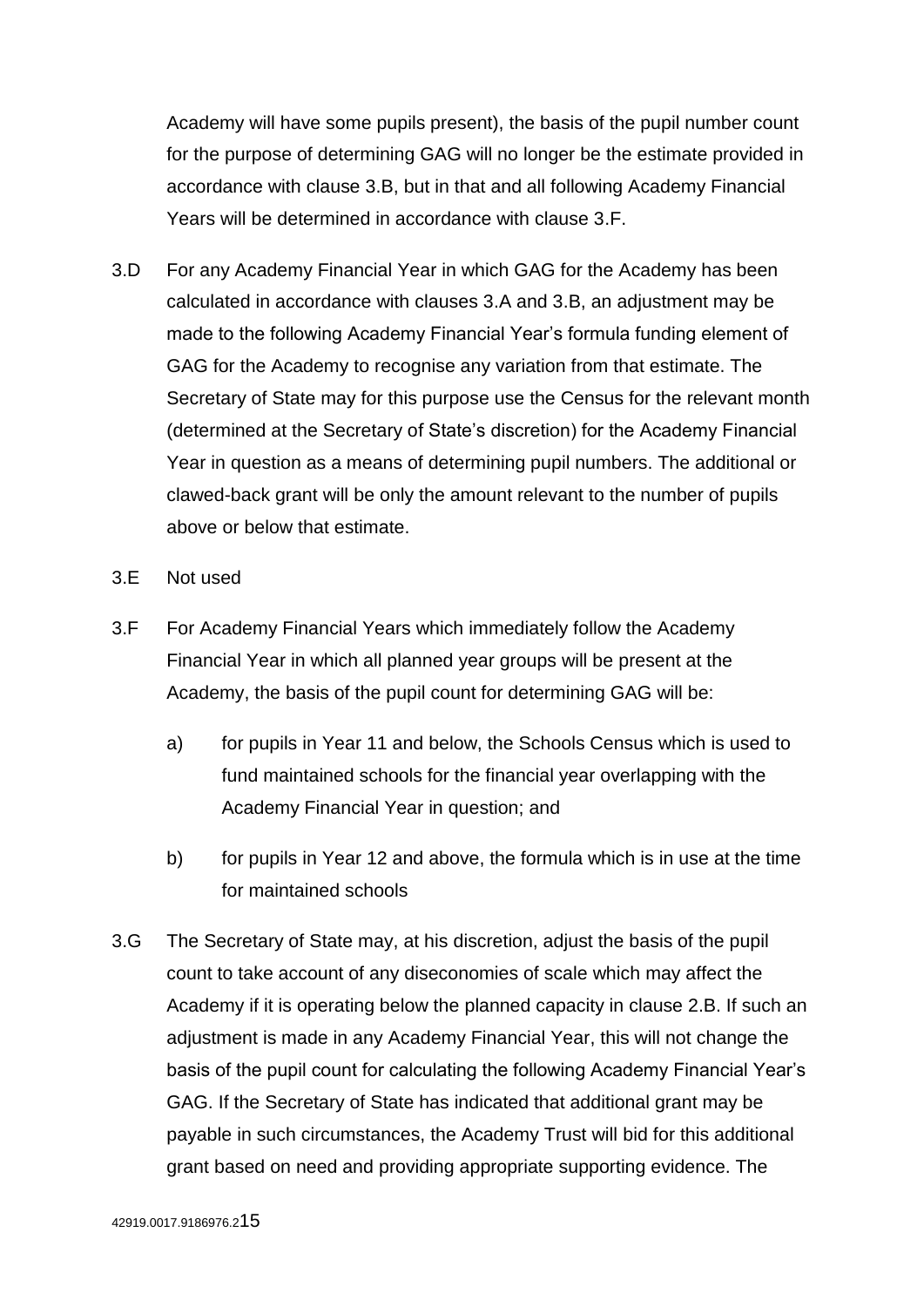Secretary of State may accept or refuse the bid at his discretion.

- 3.H The Secretary of State may pay a further element of GAG to the Academy Trust during the Start-Up Period or during the period when year groups are present who have transferred from the Predecessor School, in order to allow the Academy to:
	- a) purchase a basic stock of teaching and learning materials (including library books, text books, software, stationery, science equipment and equipment for physical education) and other consumable materials; and
	- b) meet the costs associated with the recruitment and induction of additional staff.

After the Start-Up Period these costs will be met through the ordinary GAG.

3.I The Secretary of State recognises that if a Termination Notice or a Termination Warning Notice is served, or the Master Agreement is otherwise terminated, the intake of new pupils during the notice period may decline and therefore payments based on the number of pupils attending the Academy may be insufficient to meet the Academy's needs. In these circumstances the Secretary of State may pay a larger GAG in the notice period, to enable the Academy to operate effectively.

#### <span id="page-15-0"></span>**Other relevant funding**

3.J The Academy Trust may apply to the Secretary of State for financial assistance in relation to proposed redundancies at the Academy. In response to such an application, the Secretary of State may at his discretion agree to meet a proportion of the Academy Trust's costs arising from the inclusion of academies in the schedules to the Redundancy Payments (Continuity of Employment in Local Government) (Modification) Order 1999. The Secretary of State may agree to meet the costs of an employee's prior eligible service, being service before the Academy opened, but the Academy Trust must meet the costs of service after the Academy opened. The Secretary of State's financial assistance in this respect will only be available in the first two years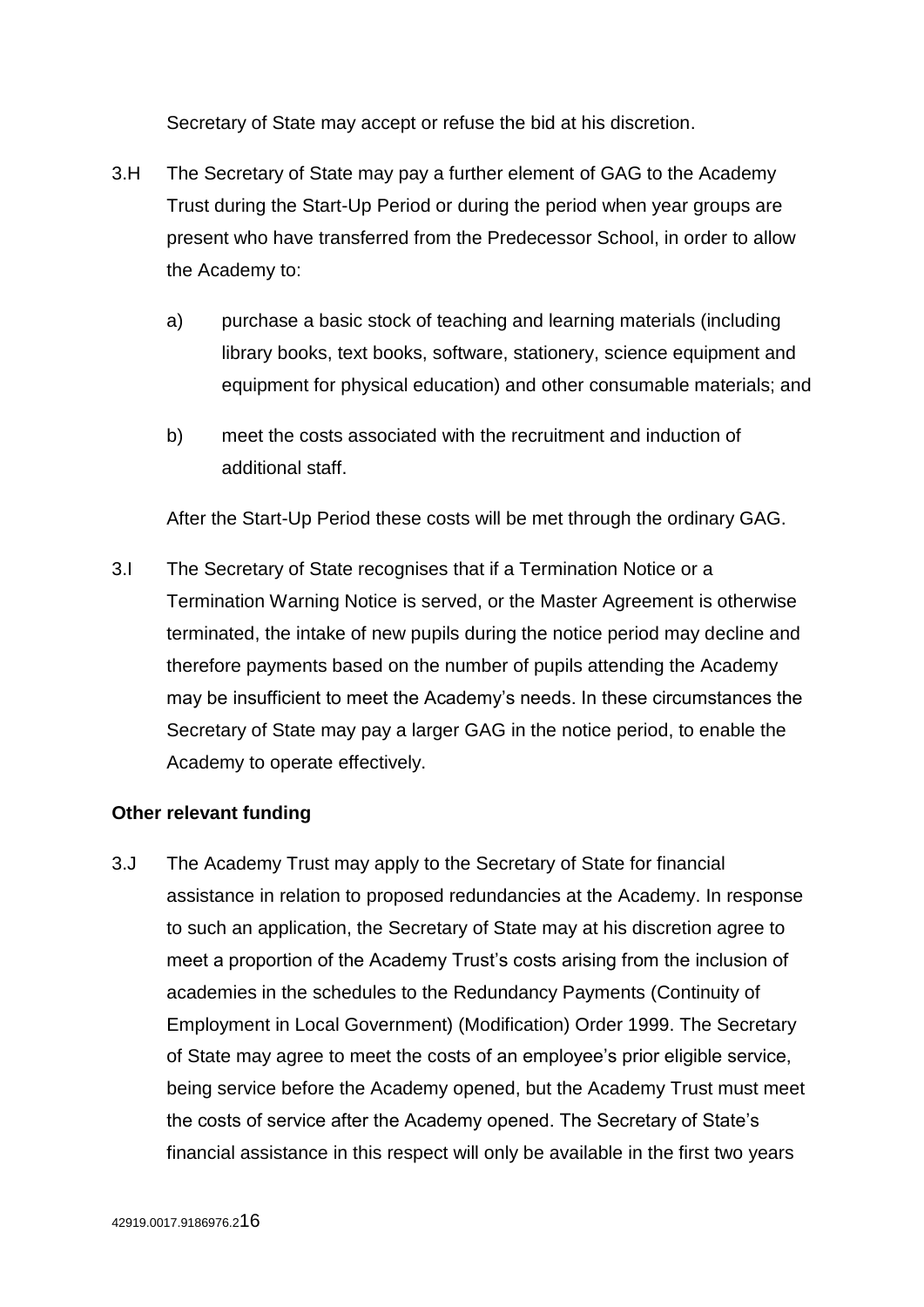after the Academy opens.

3.K The Secretary of State may pay the Academy Trust's costs in connection with the transfer of employees from a Predecessor School under the Transfer of Undertakings (Protection of Employment) Regulations 2006. Such payment will be agreed on a case-by-case basis. The Academy Trust must not budget for such a payment unless the Secretary of State confirms in writing that it will be paid.

# **Carrying forward of funds**

3.L Any additional grant made in accordance with clause 3.I, for a period after the Secretary of State has served a Termination Notice or a Termination Warning Notice under this Agreement, or otherwise terminates the Master Agreement, may be carried forward without limitation or deduction until the circumstances set out in clause 3.I cease to apply or the Academy closes.

# <span id="page-16-0"></span>4. **LAND**

<span id="page-16-1"></span>"**Debt**" means an amount equal to 100% of the Land Value;

"**Discharge Process**" means the removal of:

- i. the Legal Charge registered with Companies House against the Academy Trust;
- ii. the Legal Charge from the charges register at the Land Registry against the title for the Land;
- iii. the restriction in the proprietorship register referred to in clause  $4.C(a)$ ; and
- iv. the notice in the proprietorship register referred to in clause 4.H(a).

"**Land**" means the land at Nookside, Sunderland, Tyne and Wear, SR4 8PG, being the land registered with title numbers TY474366 and TY359841, which is to be the permanent site of the Academy.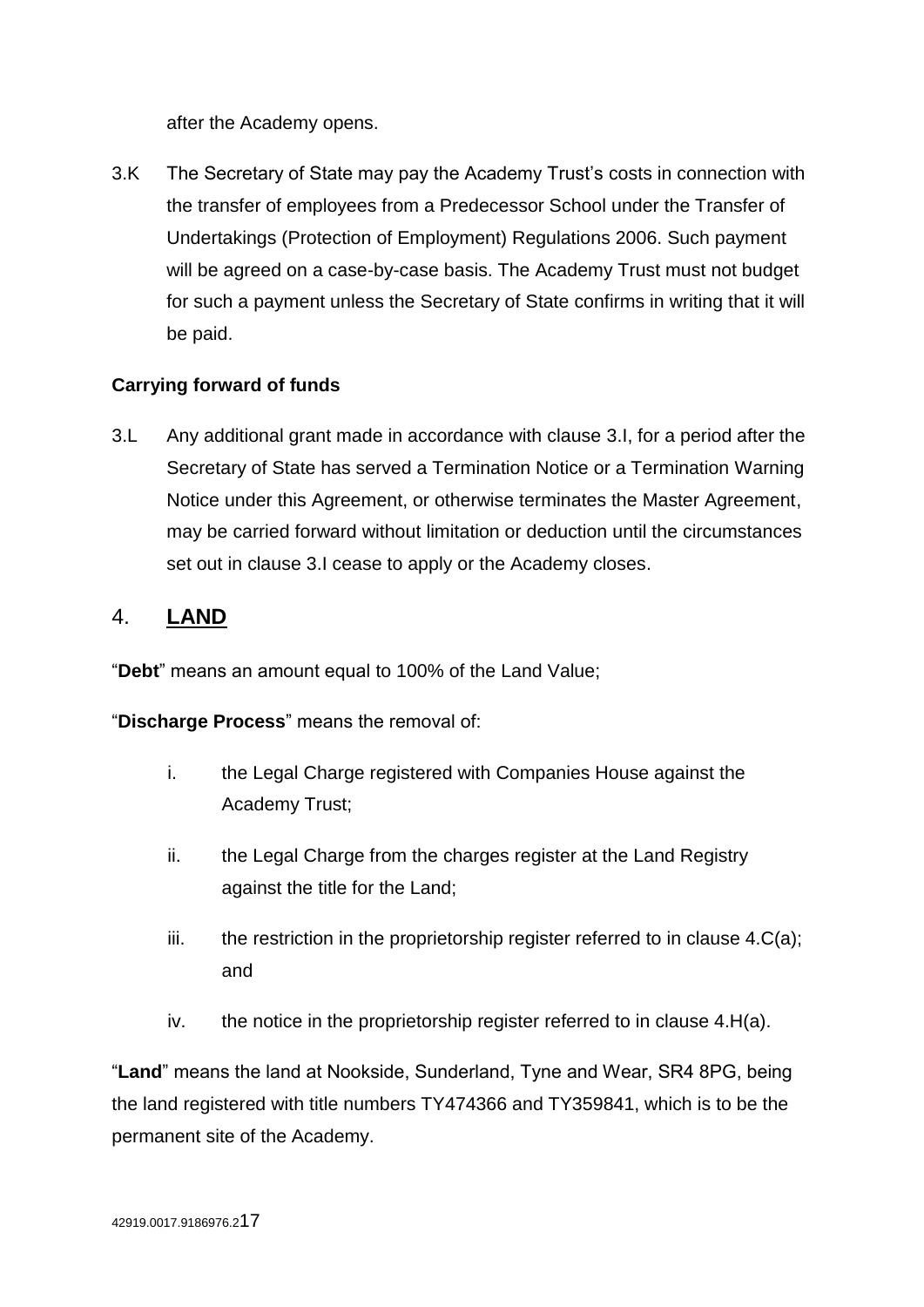"**Land Value**" means, at any time:

- i. where the Land has been disposed of as a result of the enforcement of the Legal Charge by the Secretary of State, the proceeds of that disposal after payment of the seller's necessary and reasonable costs in connection with the disposal; or
- ii. in any other case, the Market Value.

"**Legal Charge**" means the legal charge over the Land to be entered into by the Academy Trust in favour of the Secretary of State, in a form and substance satisfactory to the Secretary of State.

"**Market Value**" means the market value (as defined in the current edition of the RICS Valuation Standards) of the relevant part of the Land as determined by a professionally qualified independent valuer.

"**Property Notice**" means any order, notice, proposal, demand or other requirement issued by any competent authority which materially affects the Academy Trust's ability to use the Land for the purposes of the Academy.

# **Debt**

- 4.A The Academy Trust must pay the Debt to the Secretary of State on termination of this Agreement or in accordance with clauses 4.J(b) or 4.Q(b)(i) or on a sale of all or part of the Land with or without the Secretary of State's consent.
- 4.B The Debt is secured by the Legal Charge.

# **Restrictions on Land transfer**

- 4.C The Academy Trust must:
	- a) apply to the Land Registry using form RX1 for the following restrictions (each a "**Restriction**") to be entered in the proprietorship register for the Land by the following deadlines:
		- i. within 28 days after acquiring the Land: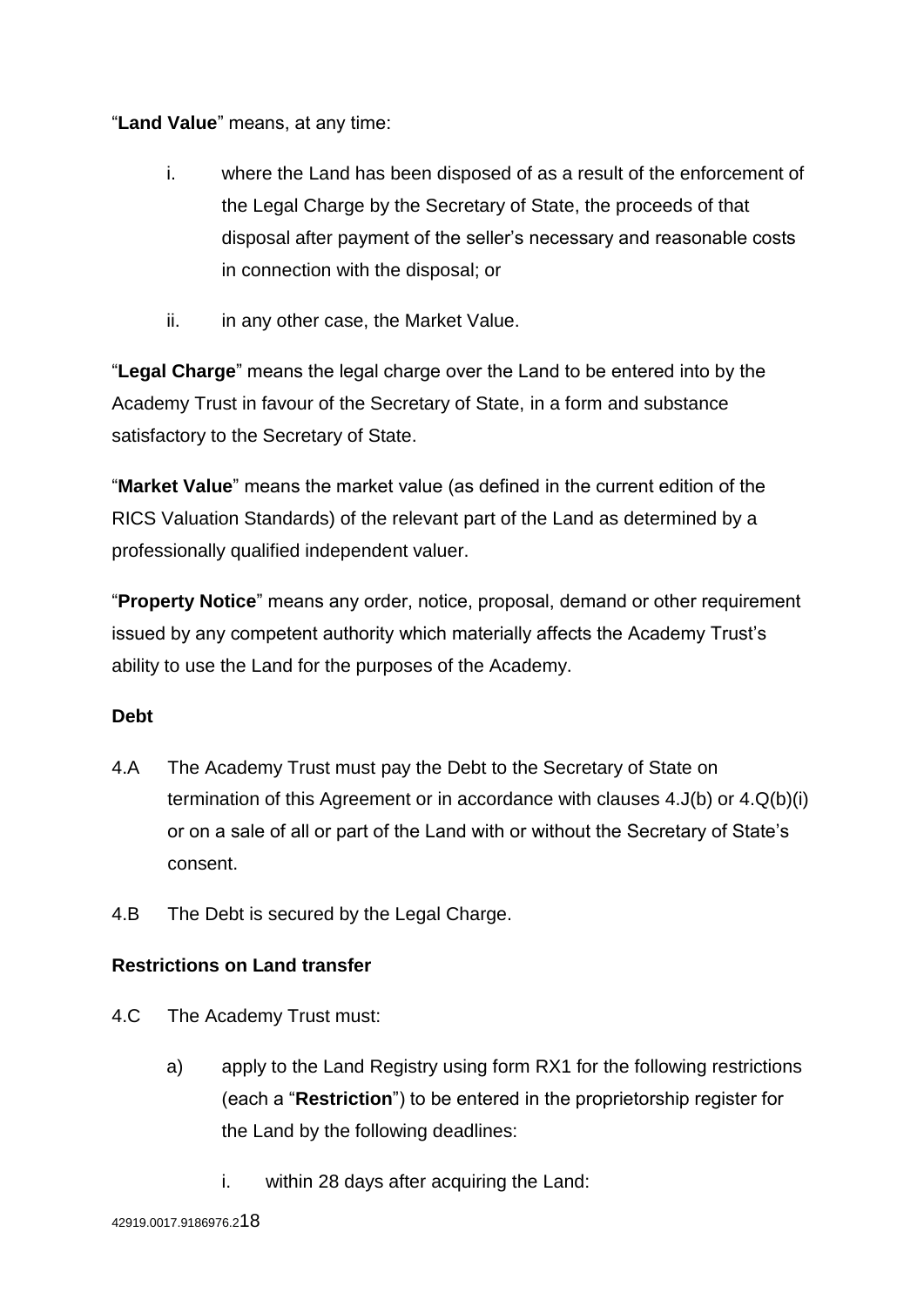"*No disposition of the registered estate by the proprietor of the registered estate is to be registered without a written consent signed by the Secretary of State for Education of Sanctuary Buildings, Great Smith Street, London SW1P 3BT*"; and

ii. within 28 days after entering into the Legal Charge:

*"No disposition of the registered estate by the proprietor of the registered estate or by the proprietor of any registered charge, not being a charge registered before the entry of this restriction, is to be registered without a written consent signed by the proprietor for the time being of the charge dated [date of charge] in favour of The Secretary of State for Education referred to in the charges register or by its conveyancer";*

- b) take any further steps required to ensure that each Restriction is entered on the proprietorship register;
- c) promptly confirm to the Secretary of State when each Restriction has been registered;
- d) if it has not registered each Restriction, allow the Secretary of State to do so in its place; and
- e) not, without the Secretary of State's consent, apply to disapply, modify, cancel or remove a Restriction, whether by itself, a holding company, a subsidiary company, or a receiver, administrator or liquidator acting in the name of the Academy Trust.

#### **Obligations of the Academy Trust**

- 4.D The Academy Trust must not, without the Secretary of State's consent:
	- a) grant any consent or licence; or
	- b) create or allow any encumbrance; or
	- c) part with or share possession or occupation; or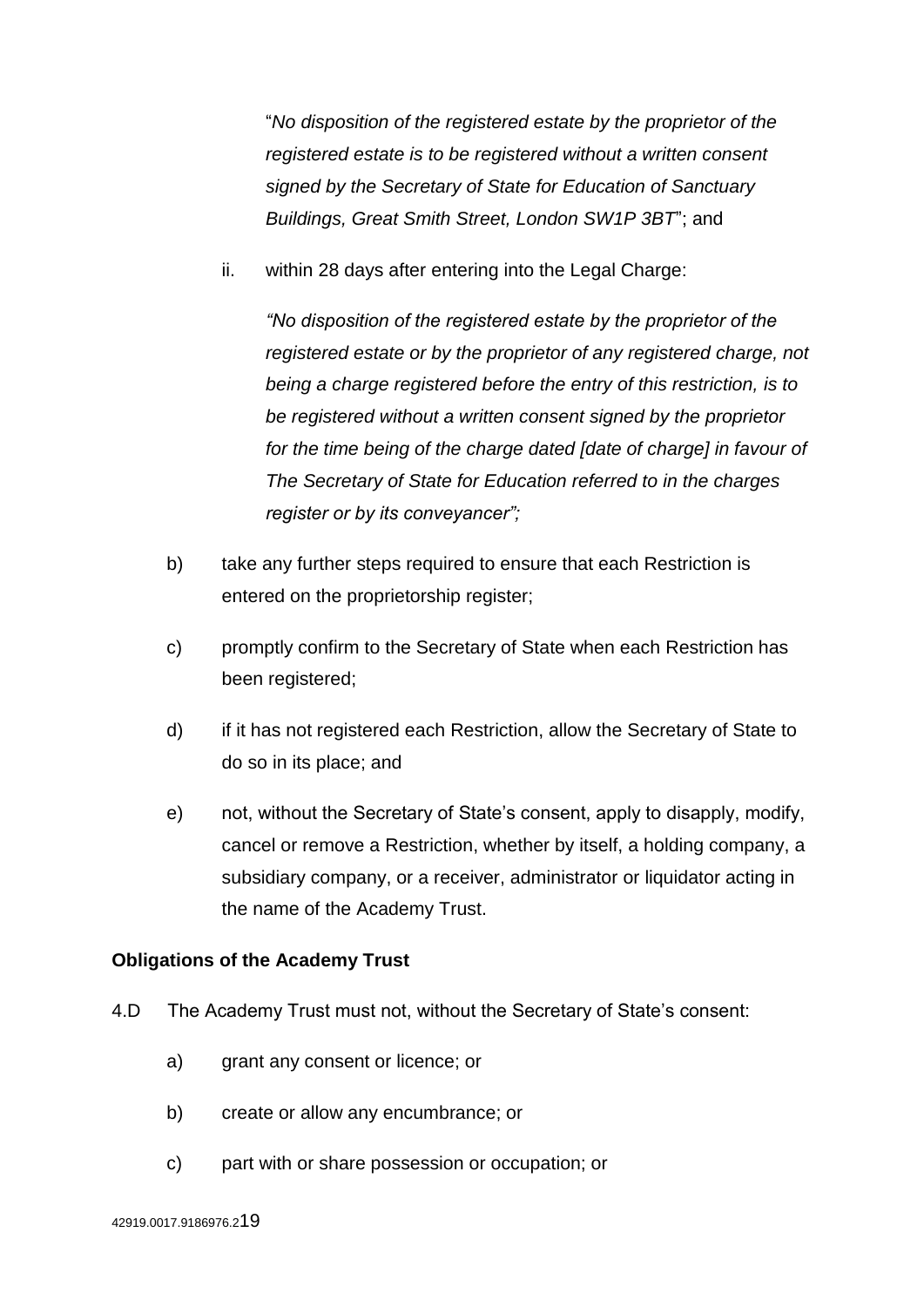d) enter into any onerous or restrictive obligations,

in respect of all or part of the Land.

4.E The Academy Trust must obtain the Secretary of State's consent before taking any action, including the service of any notice or waiver of any condition, under any contract relating to the acquisition of the Land.

## **Property Notices**

- 4.F If the Academy Trust receives a Property Notice, it must:
	- a) send a copy of it to the Secretary of State within 14 days, stating how the Academy Trust intends to respond to it;
	- b) promptly give the Secretary of State all the information he asks for about it;
	- c) allow the Secretary of State to take all necessary action, with or instead of the Academy Trust, to comply with it, and
	- d) use its best endeavours to help the Secretary of State in connection with it.

# **Option**

4.G The Academy Trust grants and the Secretary of State accepts an option (the "**Option**") to acquire all or part of the Land at nil consideration. The Secretary of State may exercise the Option in writing if this Funding Agreement is terminated for any reason, or if the Academy Trust cannot use all or part of the Land as the permanent site of the Academy under clauses 4.J or 4.Q. If the Option is exercised, completion will take place 28 days after the exercise date in accordance with the Law Society's Standard Conditions of Sale for Commercial Property in force at that date.

#### **Option Notice**

4.H The Academy Trust: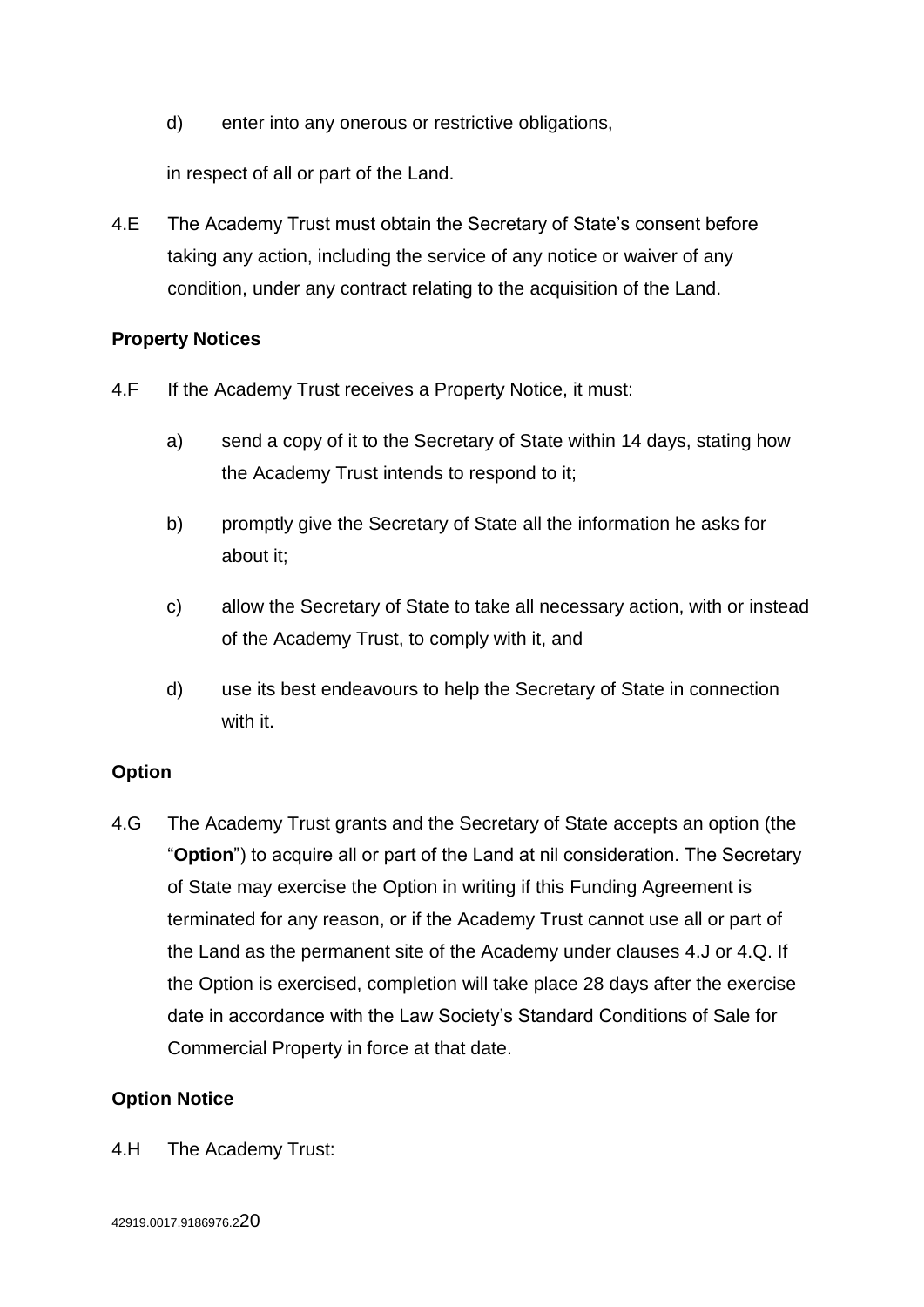- a) must, within 14 days after acquiring the Land or, if later, after signing this Agreement, apply to the Land Registry on Form AN1 (including a copy of this Agreement) for a notice of the Option (the "**Option Notice**") to be entered in the register, taking any further steps required to have the Option Notice registered and promptly confirming to the Secretary of State when this has been done;
- b) if it has not registered the Option Notice, agrees that the Secretary of State may apply to register it using Form UN1;
- c) must not, without the Secretary of State's consent, apply to disapply, modify or remove the Option Notice, whether by itself, a holding company, a subsidiary company, or a receiver, administrator or liquidator acting in the name of the Academy Trust, and
- d) must, in the case of previously unregistered land, within 14 days after acquiring the Land or, if later, after signing this Agreement, apply to register a Class C(iv) land charge in the Land Charges Registry, and send the Secretary of State a copy of the relevant entry within 7 days after registration has been completed. If the Secretary of State considers that the Academy Trust has not complied with this clause, he may apply to secure the registration.

# **Legal Charge**

- 4.I The Academy Trust must
	- a) enter into the Legal Charge:
		- i. on completion of the acquisition of the Land, if at that time the Academy Trust is an exempt charity for the purposes of the Charities Act 2011, or
		- ii. within two weeks after the Academy opens, if the Academy Trust is not an exempt charity for the purposes of the Charities Act 2011 when it acquires the Land;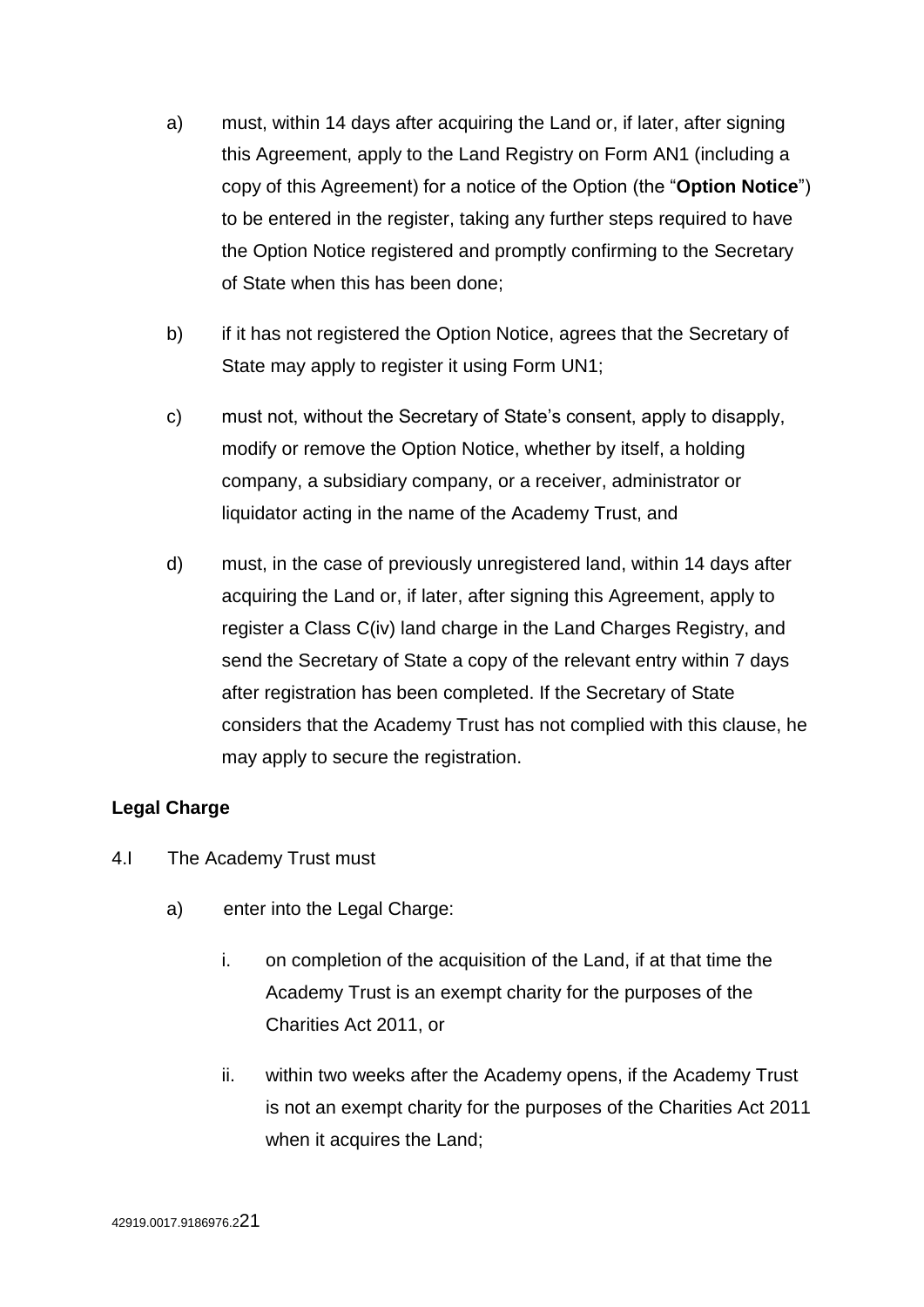- b) within 21 days from the date of the Legal Charge, register it with Companies House or, if required by the Secretary of State, use all reasonable endeavours to assist the Secretary of State in doing so, including signing and executing any necessary documents;
- c) within 28 days from the date of the Legal Charge, apply to the Land Registry for the Legal Charge to be entered on the charges register, taking any other steps required to have the Legal Charge registered and promptly confirming to the Secretary of State when this has been done; and
- d) if it has not registered the Legal Charge, allow the Secretary of State to register it, and use all reasonable endeavours to help register the Legal Charge, including signing and executing any necessary documents and dealing with requisitions from the Land Registry.

# **Land not used for the purposes of the academy**

- 4.J If the Academy Trust cannot use all or part of the Land as the permanent site of the Academy but the Secretary of State agrees not to terminate this Agreement on that basis, the Secretary of State may notify the Academy Trust that:
	- a) he intends to exercise the Option to transfer the Land or the relevant part of it for nil consideration to himself or his nominee;
	- b) the Academy Trust must pay the Debt or the Market Value; and/or
	- c) the Academy Trust must sell the Land or the relevant part of it, keeping some or all of the sale proceeds to fulfil its charitable purposes by funding the purchase of an alternative permanent site for the Academy, and accounting to the Secretary of State for any proceeds not so used.

# **Sharing the Land**

#### 4.K If:

a) the Academy does not reach its planned capacity, as stated in clause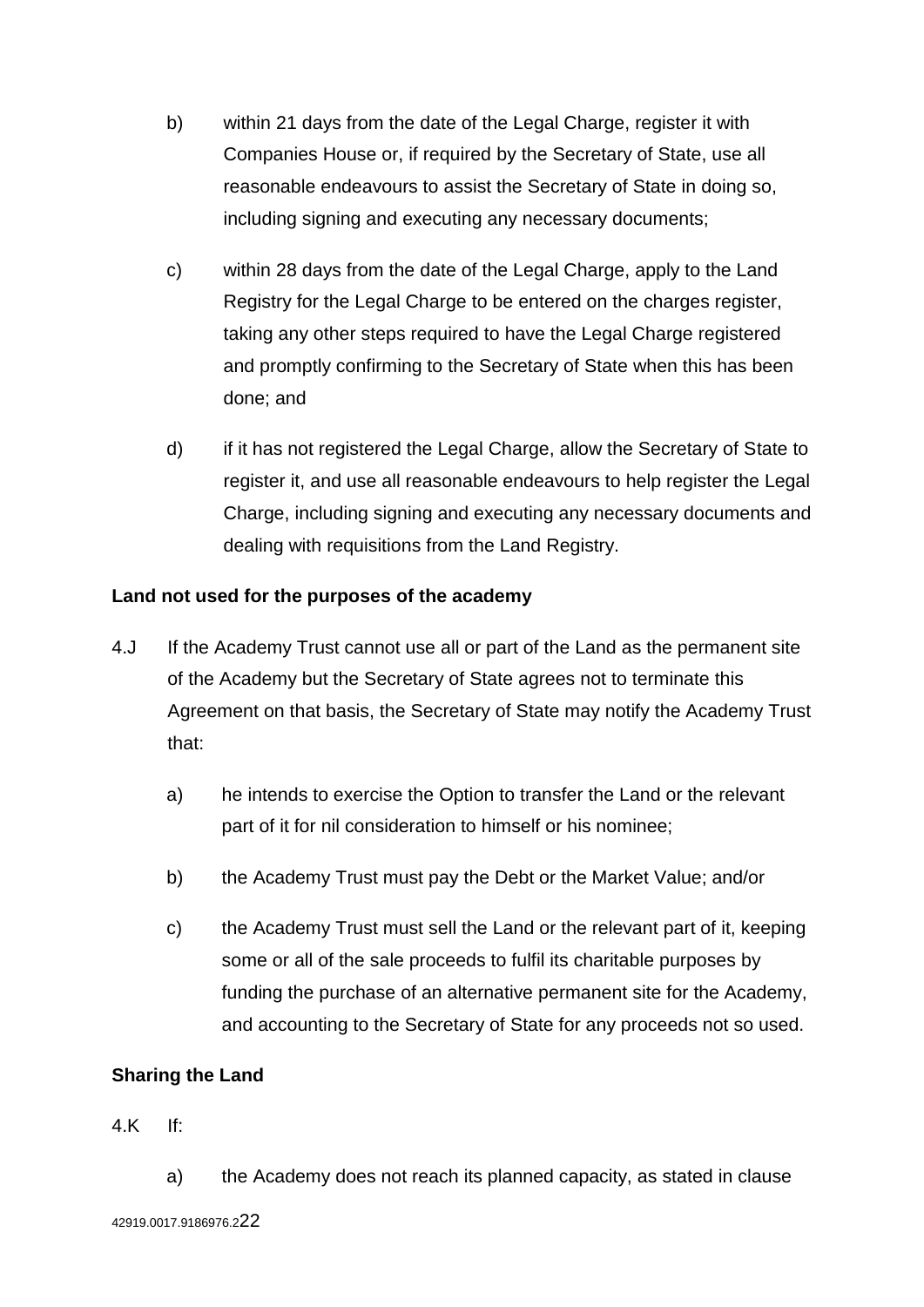2.B, within [●] Academy Financial Years; or

- b) the Academy Trust or the Secretary of State serves notice to terminate this Agreement under clause 5.A; or
- c) the Secretary of State considers that not all the Land is needed for the operation of the Academy at planned capacity,

then:

- i. the Academy Trust must share occupation of the Land with such other Academy as the Secretary of State considers appropriate and enter into any legal arrangements which the Secretary of State requires for this purpose; or
- ii. the Academy Trust must sell part of the Land as required by the Secretary of State and account for the sale proceeds to the Secretary of State in part payment of the Debt, after which the Secretary of State will carry out the Discharge Process over the part of the Land that has been sold.

# **Exercise of Rights**

- 4.L On termination of this Agreement, the Secretary of State may give notice that he intends to exercise his rights under clauses 4.G, 5.DD or 5.EE or under the Legal Charge. Any such notice must state which clause of this Agreement the Secretary of State intends to exercise, and is without prejudice to his right to exercise any other rights available to him.
- 4.M If the Secretary of State exercises the Option on termination of this Agreement, then:
	- a) the Academy Trust will be deemed to have paid the Debt to the Secretary of State;
	- b) the Academy Trust will be deemed to have paid to the Secretary of State a proportion of the proceeds from the sale of the Land under clause 5.DD(b); and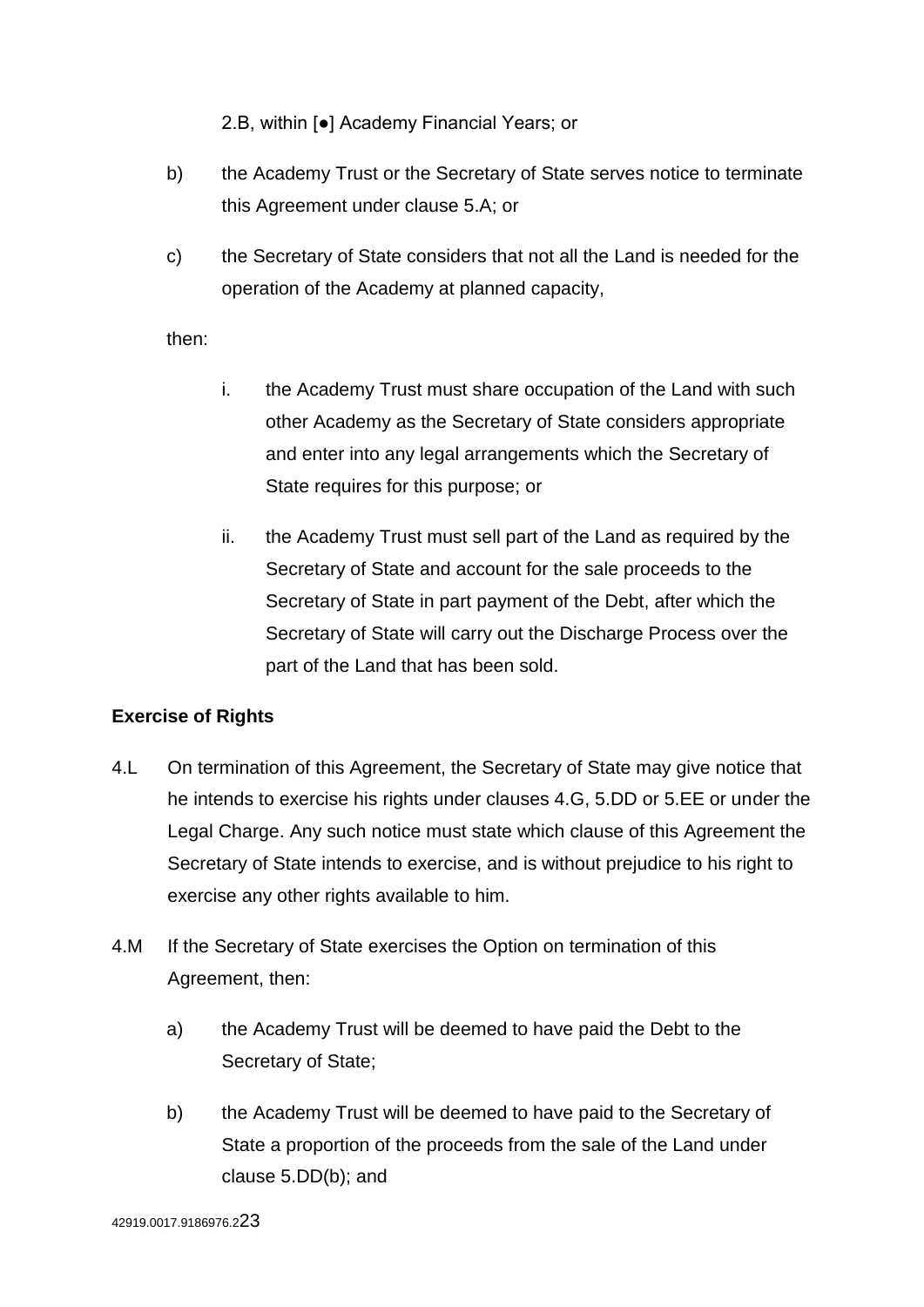- c) the Secretary of State will carry out the Discharge Process;
- 4.N If the Secretary of State enforces the Legal Charge on the termination of this Agreement, then:
	- a) the Academy Trust will be deemed to have paid the Debt to the Secretary of State after the Debt has been realised by a receiver;
	- b) the Academy Trust will be deemed to have paid to the Secretary of State a proportion of the proceeds from the sale of the Land as required under clause 4.29 of the Master Agreement; and
	- c) the Secretary of State will carry out the Discharge Process.
- 4.O If, on termination of this Agreement, the Secretary of State exercises his rights under clause 5.DD, then:
	- a) the Academy Trust will be deemed to have paid the Debt to the Secretary of State; and
	- b) the Secretary of State will carry out the Discharge Process.
- 4.P If, on termination of this Agreement, the Secretary of State agrees under clause 5.EE that the Academy Trust may invest the proceeds from the sale of the Land for its charitable objects, or directs the Academy Trust to pay all or part of the sale proceeds to the relevant LA, then:
	- a) the Academy Trust will be deemed to have paid the Debt to the Secretary of State; and
	- b) the Secretary of State will carry out the Discharge Process.
- 4.Q If the Academy Trust applies to the Secretary of State for consent to sell all or part of the Land, and if the Secretary of State agrees that the Land is no longer needed or cannot be used for the purposes of the Academy, he may:
	- a) exercise the Option; or
	- b) consent to the sale subject to one or more of the following conditions: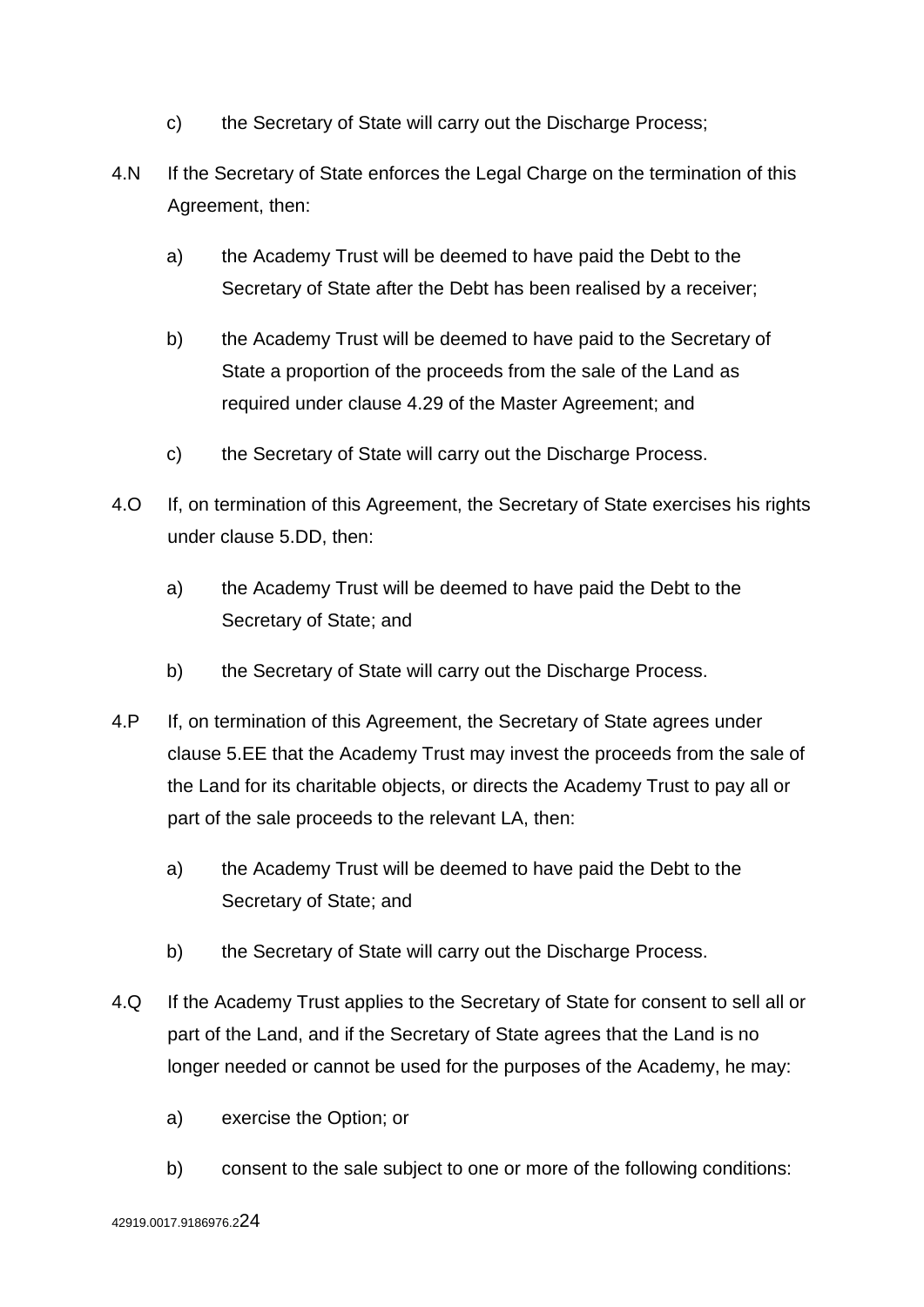- i. that (notwithstanding clause 4.29 of the Master Agreement) the Academy Trust pays the Debt (or, if it proposes to sell only part of the Land, pays the Market Value of the part sold) to the Secretary of State;
- ii. that pursuant to clause 4.29 of the Master Agreement, the Academy Trust keeps some or all of the sale proceeds for its charitable purposes, accounting to the Secretary of State for the remainder; or
- iii. that pursuant to clause 4.30 of the Master Agreement, the Academy Trust pays all or some of the sale proceeds to the relevant LA and may reinvest all or some of the sale proceeds for its charitable purposes.
- 4.R If the Secretary of State consents to the sale of the Land, subject to any of the conditions in clause 4.Q(b):
	- a) if the Secretary of State enforces the Legal Charge, then:
		- i. the Academy Trust will be deemed to have paid the Debt to the Secretary of State after the Debt has been realised by a receiver;
		- ii. the Academy Trust will be deemed to have paid a proportion of the sale proceeds to the Secretary of State as required under clause 4.29 of the Master Agreement; and
		- iii. the Secretary of State will carry out the Discharge Process;
	- b) if all of the Land is sold and the Secretary of State agrees that the Academy Trust may keep some or all of the sale proceeds for its charitable purposes, accounting to the Secretary of State for the remainder, then:
		- i. the Academy Trust will be deemed to have paid the Debt to the Secretary of State;
		- ii. the Academy Trust will be deemed to have paid a proportion of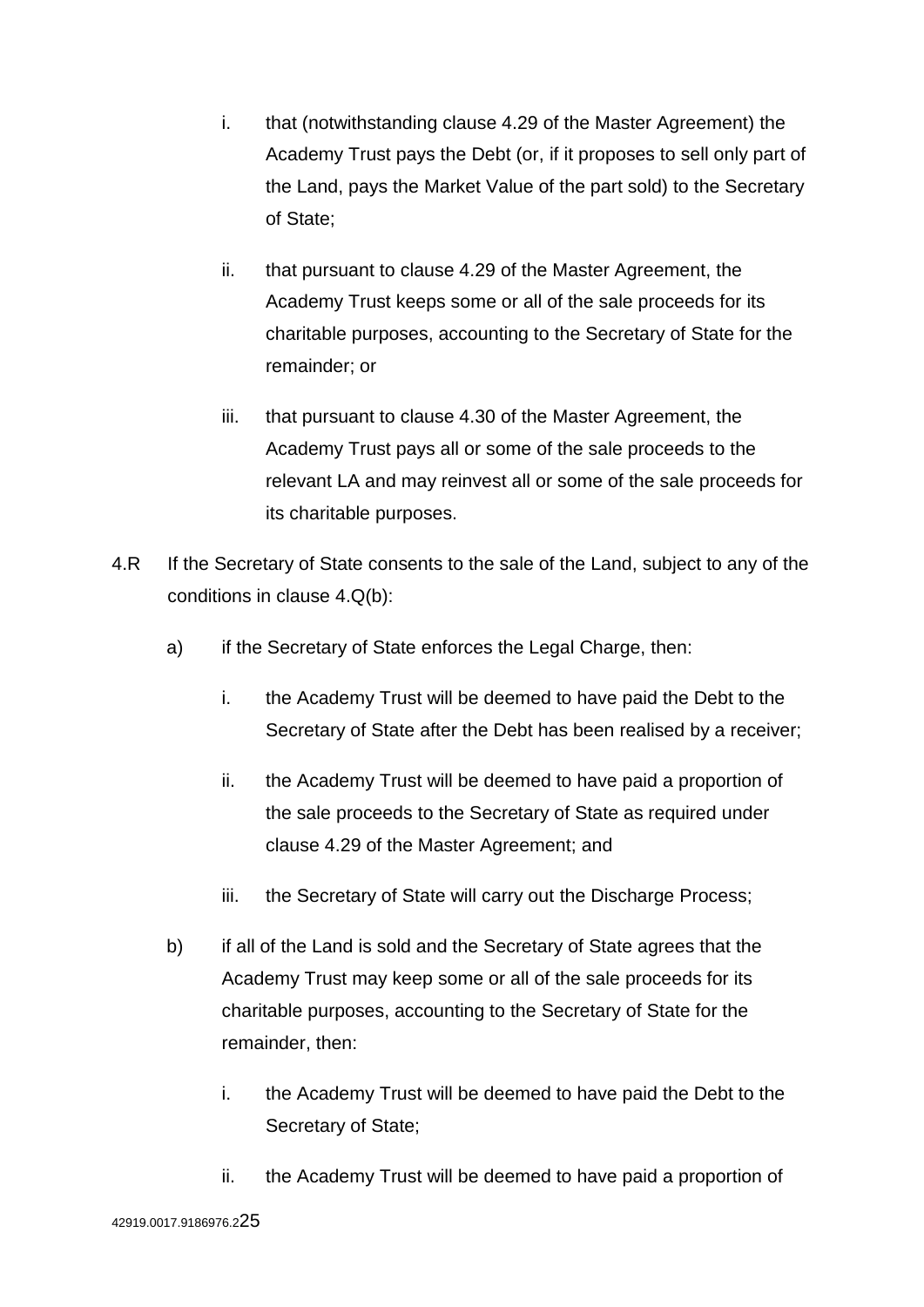the sale proceeds to the Secretary of State as required under clause 4.29 of the Master Agreement; and

- iii. the Secretary of State will carry out the Discharge Process;
- c) if part of the Land is sold, and the Secretary of State agrees that the Academy Trust may keep some or all of the sale proceeds for its charitable purposes, accounting to the Secretary of State for the remainder, then:
	- i. the Academy Trust will be deemed to have paid the Debt to the Secretary of State to the extent of the Market Value;
	- ii. the Academy Trust will be deemed to have paid a proportion of the sale proceeds to the Secretary of State, as required under clause 4.29 of the Master Agreement, in relation to the relevant part of the Land; and
	- iii. the Secretary of State will carry out the Discharge Process in relation to the part of the Land which has been sold;
- d) if the Secretary of State directs the Academy Trust to pay some or all of the proceeds from the sale of the Land to the relevant LA under clause 4.30 of the Master Agreement, or agrees that the Academy Trust may reinvest the sale proceeds for its charitable purposes, the Secretary of State will carry out the Discharge Process in relation to the part of the Land which has been sold.
- 4.S If the Secretary of State exercises the Option over all of the Land and the Academy Trust transfers all of the Land to the Secretary of State for nil consideration, then:
	- a) the Academy Trust will be deemed to have paid the Debt to the Secretary of State;
	- b) the Academy Trust will be deemed to have paid a proportion of the sale proceeds to the Secretary of State as required under clause 4.29 of the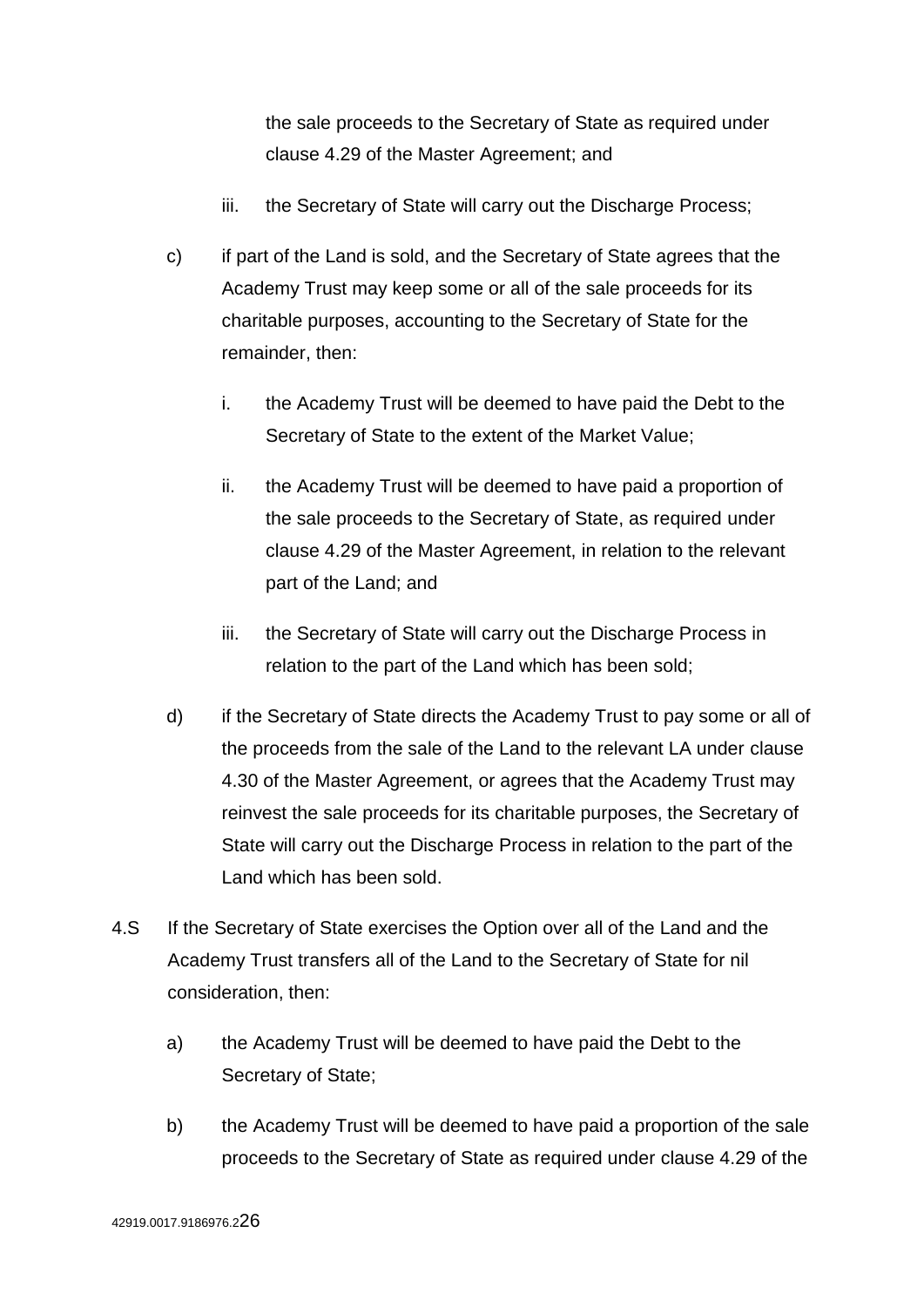Master Agreement; and

- c) the Secretary of State will carry out the Discharge Process.
- 4.T If the Secretary of State exercises the Option over only part of the Land, and the Academy Trust transfers that part of the Land to the Secretary of State for nil consideration, then:
	- a) the Academy Trust will be deemed to have paid the Debt to the Secretary of State to the extent of the Market Value;
	- b) Academy Trust will be deemed to have paid a proportion of the sale proceeds to the Secretary of State, as required under clause 4.29 of the Master Agreement, in relation to the part of the Land transferred, and
	- c) the Secretary of State will carry out the Discharge Process in relation to the part of the Land which has been transferred.

# **Payment of Debt**

- 4.U If the Academy Trust pays the Debt to the Secretary of State, the Secretary of State will carry out the Discharge Process.
- 4.V If the Academy Trust:
	- a) sells some or all of the Land in accordance with clause 4.Q(b), or
	- b) pays the Debt to the Secretary of State,

it will negotiate in good faith with the Secretary of State to agree a deed of variation for this Agreement.

# **5. TERMINATION**

#### <span id="page-26-0"></span>**Termination by either party**

5.A Either party may give at least seven Academy Financial Years' notice to terminate this Agreement. Such termination would take effect on 31 August of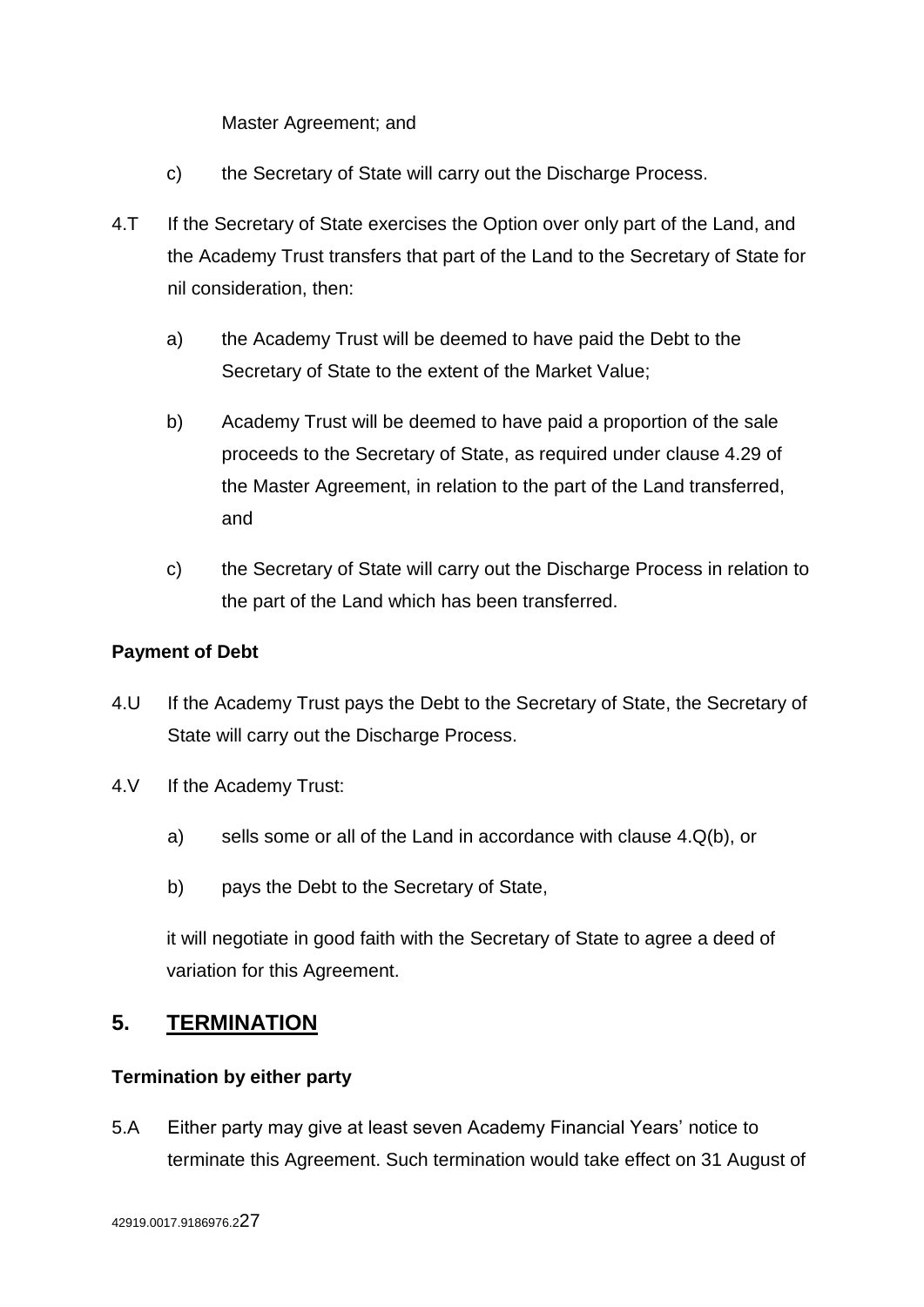the relevant year.

## <span id="page-27-0"></span>**Termination Warning Notice**

- 5.B The Secretary of State may serve a Termination Warning Notice where he considers that:
	- a) the Academy Trust has breached the provisions of this Agreement or the Master Agreement; or
	- b) the standards of performance of pupils at the Academy are unacceptably low; or
	- c) there has been a serious breakdown in the way the Academy is managed or governed; or
	- d) the safety of pupils or staff is threatened, including due to breakdown of discipline; or
		- e) the Academy is coasting provided he has notified the Academy Trust that it is coasting.
- 5.C A Termination Warning Notice served under clause 5.B will specify:
	- a) the action the Academy Trust must take;
	- b) the date by which the action must be completed; and
	- c) the date by which the Academy Trust must make any representations, or confirm that it agrees to undertake the specified action.
- 5.D The Secretary of State will consider any representations from the Academy Trust which he receives by the date specified in the Termination Warning Notice. The Secretary of State may amend the Termination Warning Notice to specify further action which the Academy Trust must take, and the date by which it must be completed.
- 5.E If the Secretary of State considers that the Academy Trust has not responded to the Termination Warning Notice as specified under clause 5.C(c), or has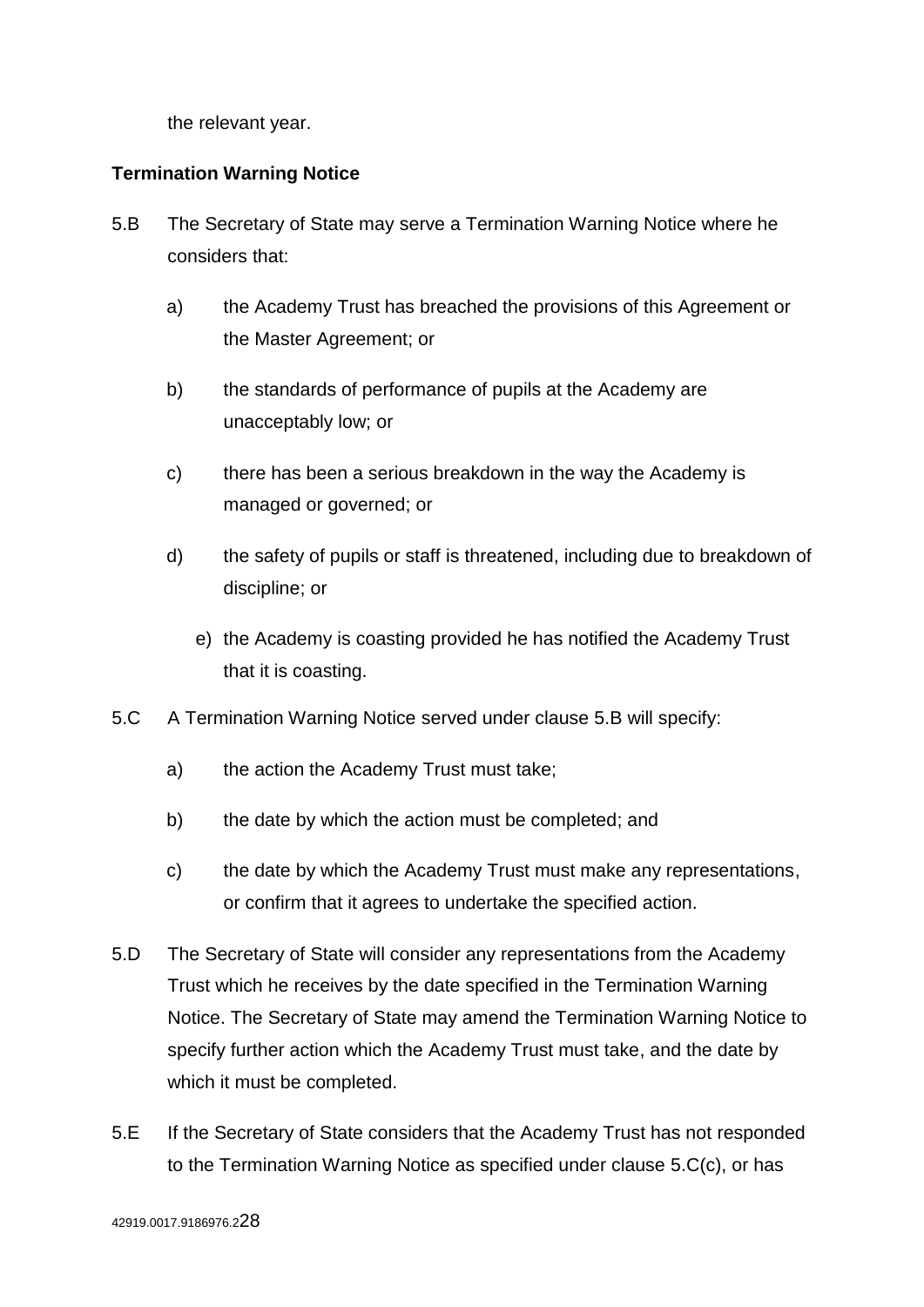not completed the action required in the Termination Warning Notice as specified under clauses 5.C(a) and (b) (and any further action specified under clause 5.D) he may serve a Termination Notice.

#### <span id="page-28-0"></span>**Termination by the Secretary of State after inspection**

- 5.F If the Chief Inspector gives notice to the Academy Trust that:
	- a) special measures are required to be taken in relation to the Academy; or
	- b) the Academy requires significant improvement

the Secretary of State may serve a Termination Warning Notice, specifying the date by which the Academy Trust must make any representations.

- 5.G In deciding whether to give notice of his intention to terminate under clause 5.F, the Secretary of State will have due regard to the overall performance of the Academy Trust.
- 5.G.1 Not used.
- 5.H If the Secretary of State has served a Termination Warning Notice under clause 5.F or clause 5.G.1 and:
	- a) has not received any representations from the Academy Trust by the date specified in the notice; or
	- b) having considered the representations made by the Academy Trust remains satisfied that this Agreement should be terminated;

he may serve a Termination Notice.

- <span id="page-28-1"></span>5.I If the Chief Inspector gives a notice referred to in clause 5.F to the Academy Trust within two years after the Academy opened, the Secretary of State may only serve a Termination Warning Notice under clause 5.F if:
	- a) the Chief Inspector has held a monitoring inspection under section 8 of the Education Act 2005 later than two years after the Academy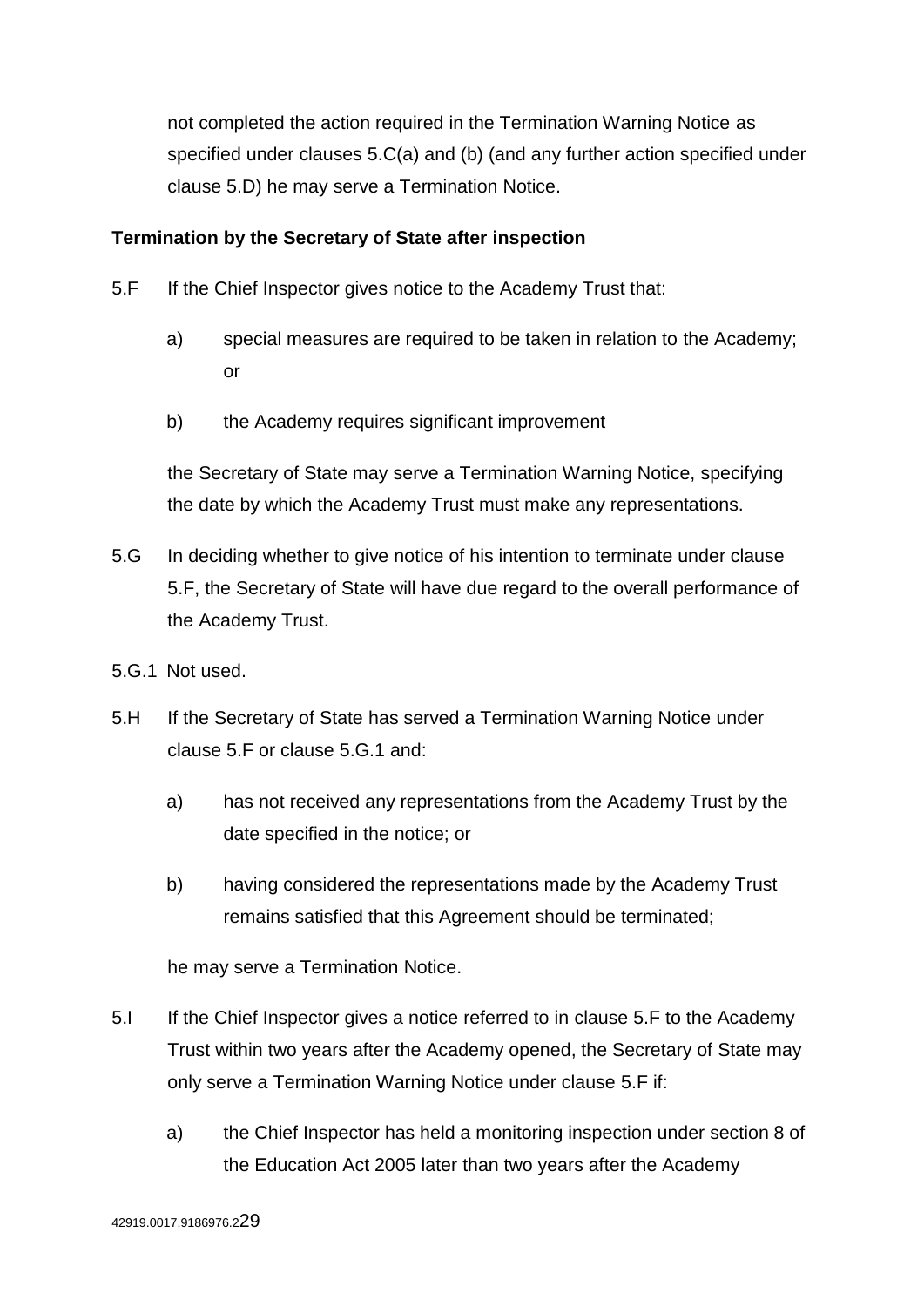opened; and

b) the Chief Inspector considers that the Academy is not making enough progress towards the removal of the designation referred to in his notice.

Nothing in this clause prevents or prejudices the Secretary of State exercising any other rights arising from or under this Agreement (including, for the avoidance of doubt, any rights under clauses 5.B to 5.E).

## **Termination by the Secretary of State**

- 5.J If the Secretary of State has determined that the Academy will be removed from the Register of Independent Schools and no appeal against that determination is pending, he may serve a Termination Notice.
- 5.K Not used.
- 5.L If at any time after the Academy has opened, the Secretary of State considers that the Academy is not financially viable because of low pupil numbers, then he may:
	- a) serve a Termination Warning Notice; or
	- b) serve a Termination Notice.
- 5.M If both parties agree that the Academy is not financially viable because of low pupil numbers, they may jointly terminate this Agreement after agreeing the precise terms of termination.
- 5.N Not used.
- 5.O If at any time before the Academy opening date, the Secretary of State considers that:
	- a) the Academy would, on opening, provide an unacceptably low standard of education; or
	- b) the safety of pupils or staff at the Academy would, on opening, be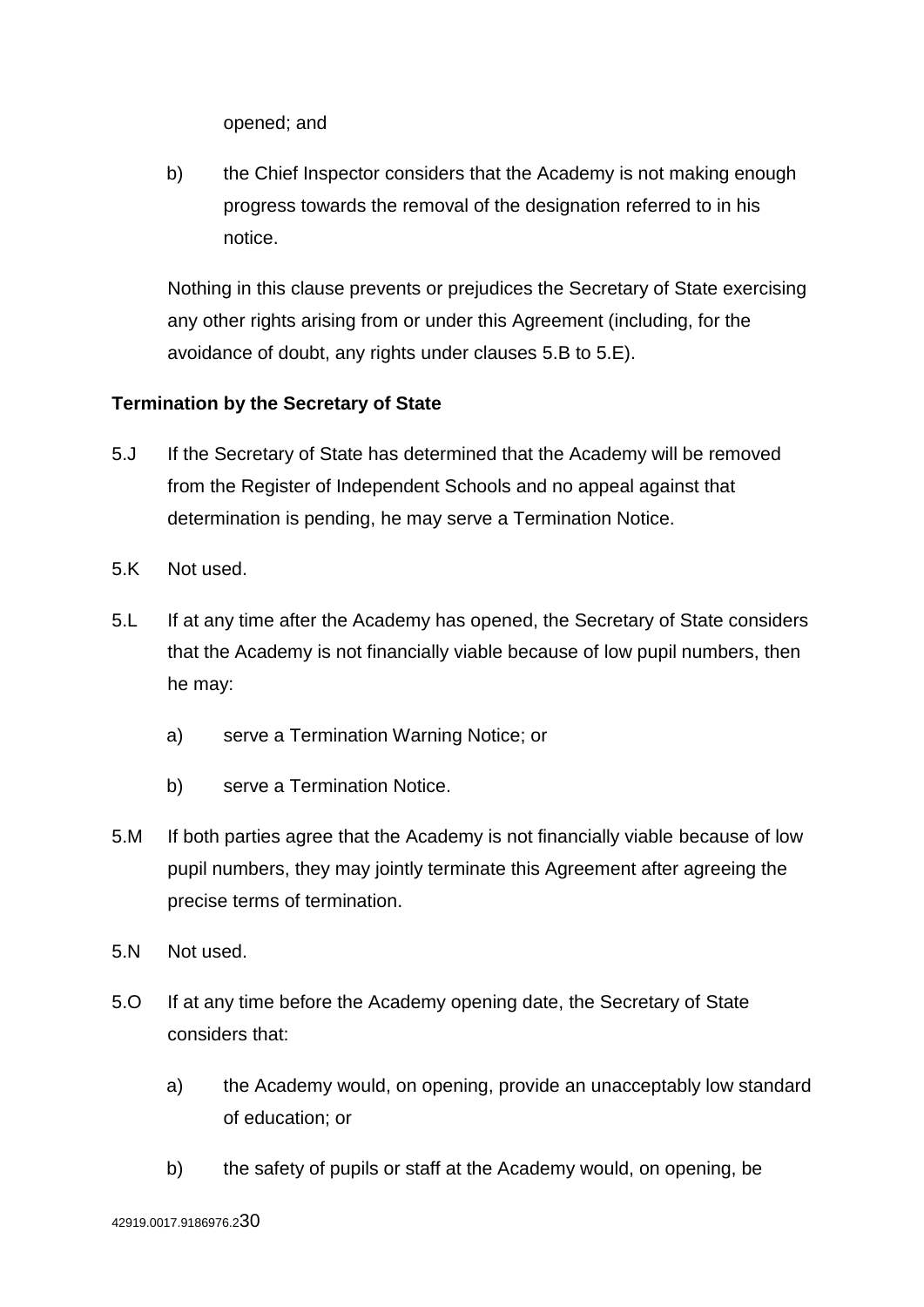threatened; or

- c) the staff employed at the Academy are unsuitable; or
- d) there is a serious breakdown in the way the Academy Trust is being managed or governed; or
- e) the buildings and other structures on the Land are unsuitable or the Academy Trust has not obtained Building Regulations approval,

he may either:

- A. require the Academy Trust:
	- i. not to open the Academy; or
	- ii. not to admit pupils of a particular age range, to be determined by the Secretary of State; or
	- iii. not to use any building or other structure on the Land,

until each relevant matter in paragraphs (a) to (e) above has been resolved to the Secretary of State's satisfaction; or

B. serve a Termination Notice.

#### <span id="page-30-0"></span>**Funding and admission during notice period**

- 5.P If the Secretary of State serves a Termination Notice under clause 5.A, the Academy Trust may continue during the notice period to admit pupils to the Academy, and to receive GAG and EAG, in accordance with this Agreement.
- 5.Q If the Secretary of State serves a Termination Warning Notice or a Termination Notice otherwise than under clause 5.A, the Academy Trust may continue during the notice period to admit pupils to the Academy (unless the Secretary of State specifies otherwise), and to receive GAG and EAG, in accordance with this Agreement.

#### <span id="page-30-1"></span>**Notice of intention to terminate by Academy Trust**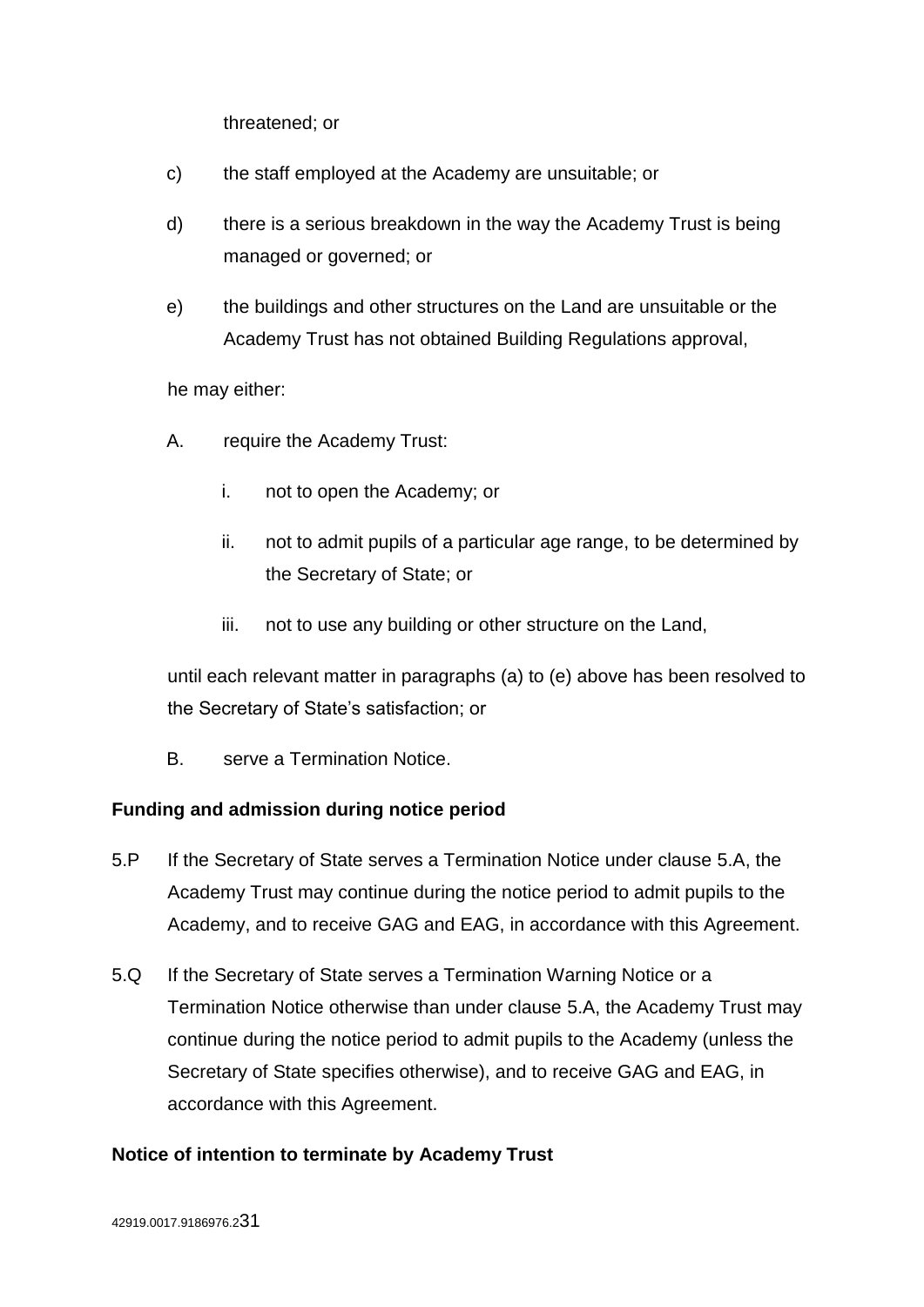- 5.R The Secretary of State will, before the start of each Academy Financial Year, provide the Academy Trust with a final funding allocation indicating the level of GAG and EAG to be provided in the next Academy Financial Year (the **"Funding Allocation").**
- 5.S If the Academy Trust is of the opinion that, after receipt of the Funding Allocation for the next Academy Financial Year (the "**Critical Year**") and after taking into account all other resources likely to be available to the Academy, including other funds that are likely to be available to the Academy from other academies operated by the Academy Trust ("**All Other Resources**"), it is likely that the cost of running the Academy during the Critical Year would cause the Academy Trust to become insolvent (and for this reason only) then the Academy Trust may give written notice of its intention to terminate this Agreement on 31 August before the Critical Year.
- 5.T Any notice given by the Academy Trust under clause 5.S must be provided to the Secretary of State within six weeks of the Secretary of State issuing the Funding Allocation. The notice given by the Academy Trust under clause 5.S must specify:
	- a) the grounds upon which the Academy Trust's opinion is based, including:
		- i. evidence of those grounds;
		- ii. any professional accounting advice the Academy Trust has received;
		- iii. a detailed statement of steps which the Academy Trust proposes to take to ensure that the running costs of the Academy are reduced such that costs are less than the Funding Allocation and All Other Resources, and the period of time within which such steps will be taken; and
	- b) the shortfall in the Critical Year between the Funding Allocation and All Other Resources expected to be available to the Academy Trust to run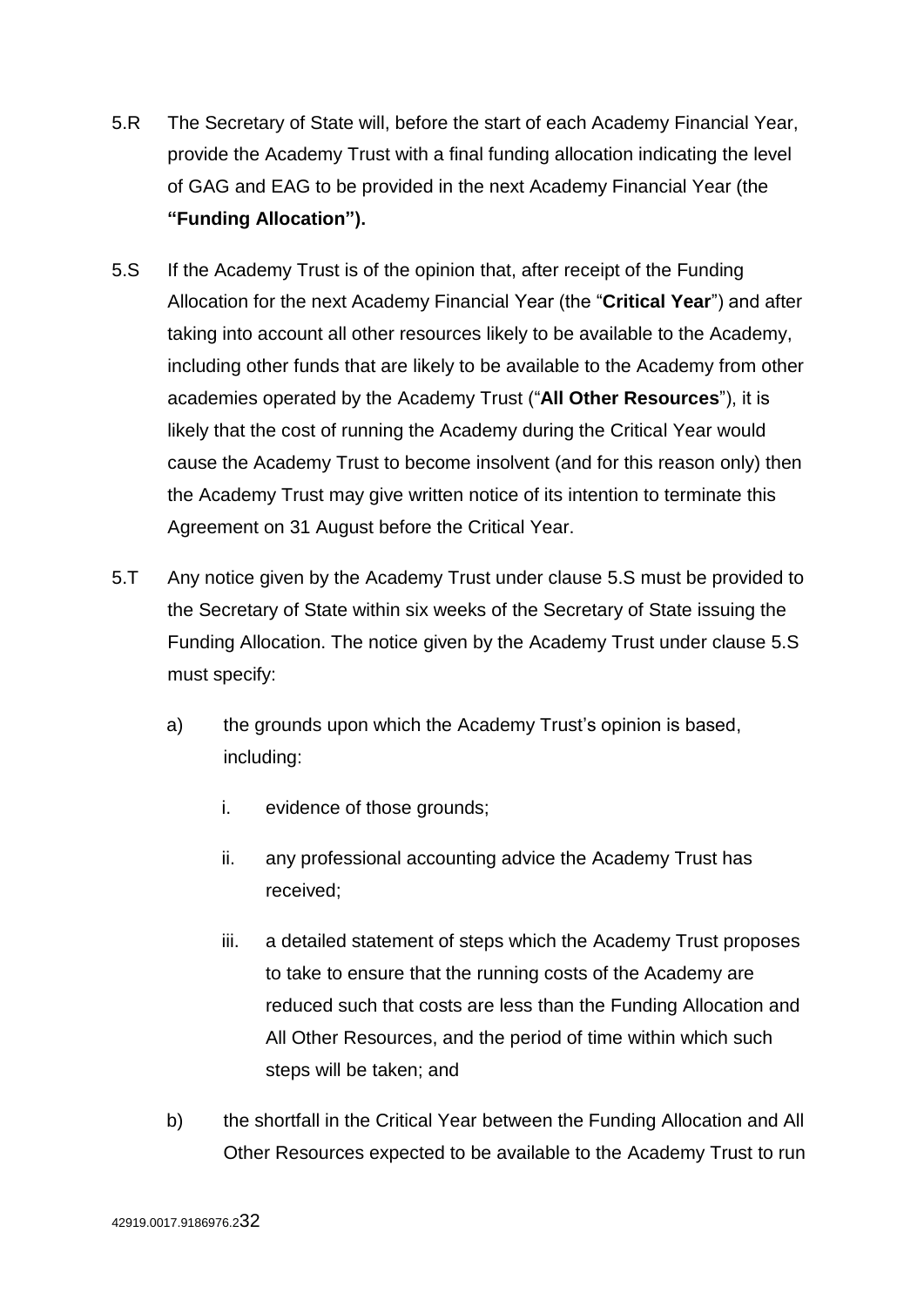the Academy and the projected expenditure on the Academy; and

- c) a detailed budget of income and expenditure for the Academy during the Critical Year (the "**Projected Budget**").
- 5.U Both parties will use their best endeavours to agree whether or not the cost of running the Academy during the Critical Year would cause the Academy Trust to become insolvent. Both parties recognise that they will need to engage in a constructive dialogue at the time about how best to provide education for the pupils at the Academy and use their best endeavours to agree a practical solution to the problem.
- 5.V If no agreement is reached by 30 April (or another date if agreed between the parties) as to whether the cost of running the Academy during the Critical Year would cause the Academy Trust to become insolvent, then that question will be referred to an independent expert (the "**Expert**") for resolution. The Expert's determination will be final and binding on both parties. The Expert will be requested to specify in his determination the amount of the shortfall in funding (the "**Shortfall**").
- 5.W The Expert will be an insolvency practitioner with significant professional experience of educational institutions or academies. If the parties fail to agree upon the appointment of the Expert then the Expert will be appointed by the President of the Institute of Chartered Accountants in England and Wales. The Expert's fees will be borne equally between the parties.
- 5.X The Expert will be required in reaching his determination to take account of advice from an educational specialist who is professionally familiar with the issues arising from the budget management of schools. If the parties fail to agree upon the appointment of the educational specialist then the educational specialist will be appointed by the Chairman of the Specialist Schools and Academies Trust (or any successor or equivalent body). The educational specialist's fees will be borne equally between the parties.
- 5.Y If the Expert determines that the cost of running the Academy during the Critical Year would cause the Academy Trust to become insolvent, and the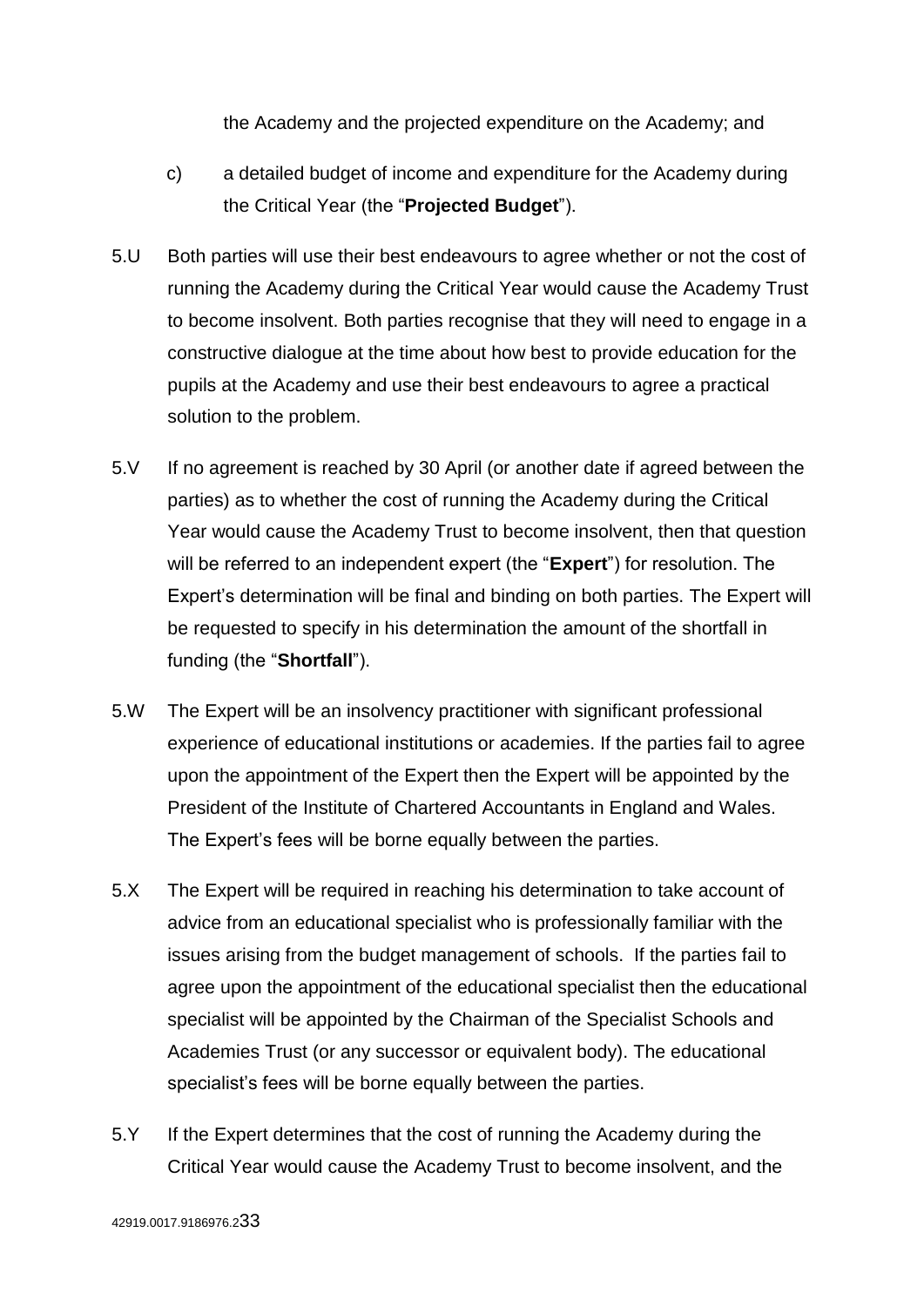Secretary of State will not have agreed to provide sufficient additional funding to cover the Shortfall, then the Academy Trust will be entitled to terminate this Agreement, by notice expiring on 31 August before the Critical Year. Any such notice will be given within 21 days after (a) the Expert's determination will have been given to the parties or (b), if later, the Secretary of State will have given written notice of his refusal to provide sufficient additional funding for the Academy to cover the Shortfall.

#### <span id="page-33-0"></span>**Effect of termination**

- 5.Z If this Agreement is terminated, the Academy will cease to be an Academy within the meaning of sections 1 and 1A of the Academies Act 2010.
- 5.AA Subject to clauses 5.BB and 5.CC, if the Secretary of State terminates this Agreement under clause 5.A, he will indemnify the Academy Trust. If the Secretary of State terminates this Agreement otherwise than under clause 5.A, he may at his discretion indemnify or compensate the Academy Trust.
- 5.BB The amount of any such indemnity or compensation will be determined by the Secretary of State, having regard to representations made to him by the Academy Trust, and will be paid as and when the Secretary of State considers appropriate.
- 5.CC The categories of expenditure incurred by the Academy Trust in consequence of termination, for which the Secretary of State may indemnify the Academy Trust under clauses 5.AA, may include:
	- a) staff compensation and redundancy payments;
	- b) compensation payments in respect of broken contracts;
	- c) expenses of disposing of assets or adapting them for other purposes;
	- d) legal and other professional fees; and
	- e) dissolution expenses.

5.DD If this Agreement is terminated, and the Academy Trust owns capital assets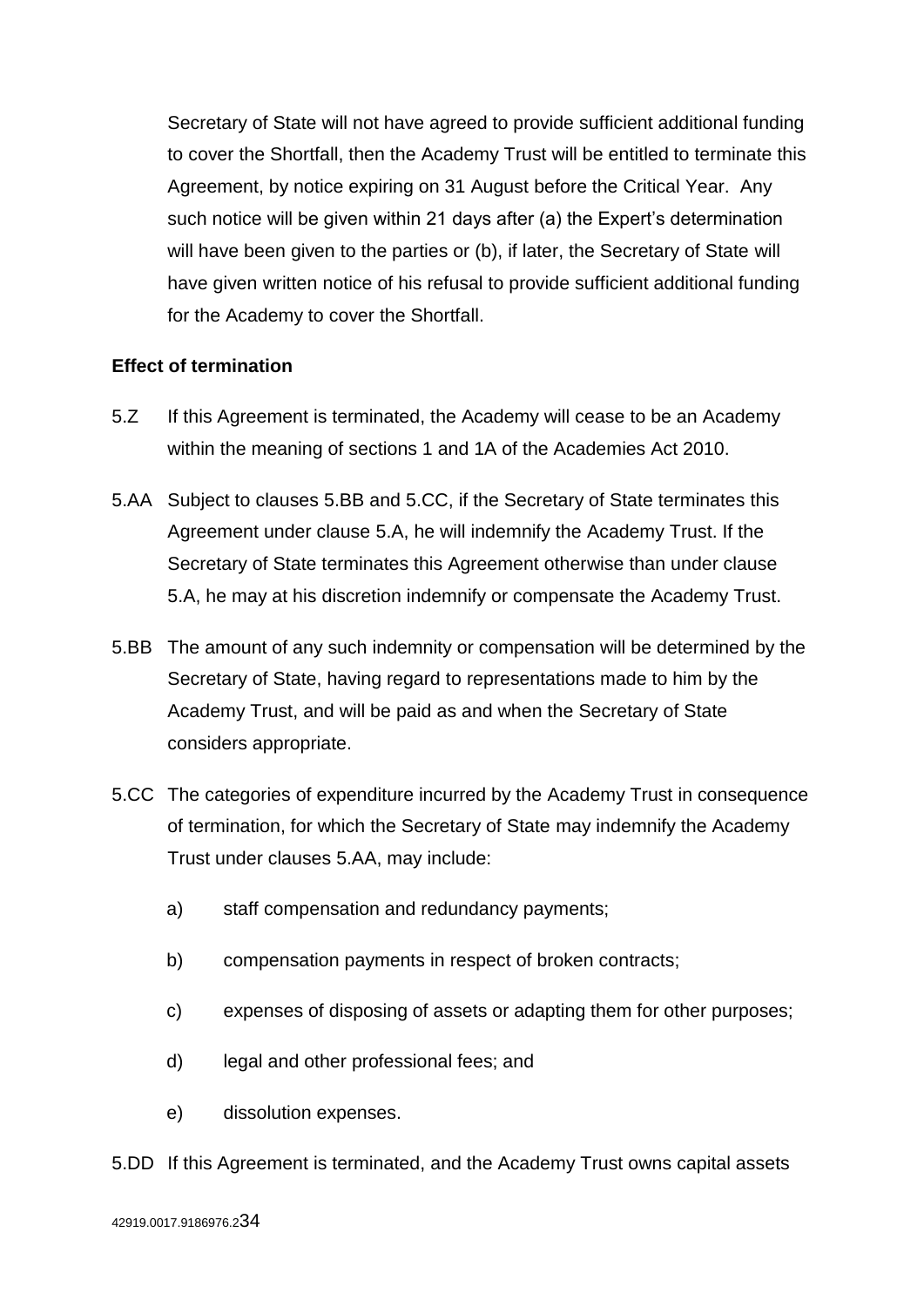which have been partly or wholly funded by HM Government, the Academy Trust must, as soon as possible after the termination date:

- a) transfer a proportion of those capital assets, equal to the proportion of the original financial contribution made by HM Government, to a nominee of the Secretary of State to use for educational purposes; or
- b) if the Secretary of State directs that a transfer under clause 5.DD(a) is not required, pay to the Secretary of State at the termination date (or, by agreement with the Secretary of State, at the date of their subsequent disposal) a sum equivalent to the proportion of the original financial contribution made by HM Government.
- 5.EE The Secretary of State may:
	- a) Waive all or part of the repayment due under sub-clause 5.DD(b) if the Academy Trust obtains his permission to invest the sale proceeds for its charitable purposes; or
	- b) direct the Academy Trust to pay all or part of the sale proceeds to the relevant LA.

# <span id="page-34-0"></span>**6. OTHER CONTRACTUAL ARRANGEMENTS**

# <span id="page-34-1"></span>**Annexes**

6.A Any annexes to this Agreement form part of and are incorporated into this Agreement.

#### <span id="page-34-2"></span>**The Master Agreement**

6.B Except as expressly provided in this Agreement, all provisions of the Master Agreement have full force and effect.

#### <span id="page-34-3"></span>**General**

- 6.C The Academy Trust cannot assign this Agreement.
- 6.D Failure to exercise, or a delay in exercising, any right or remedy of the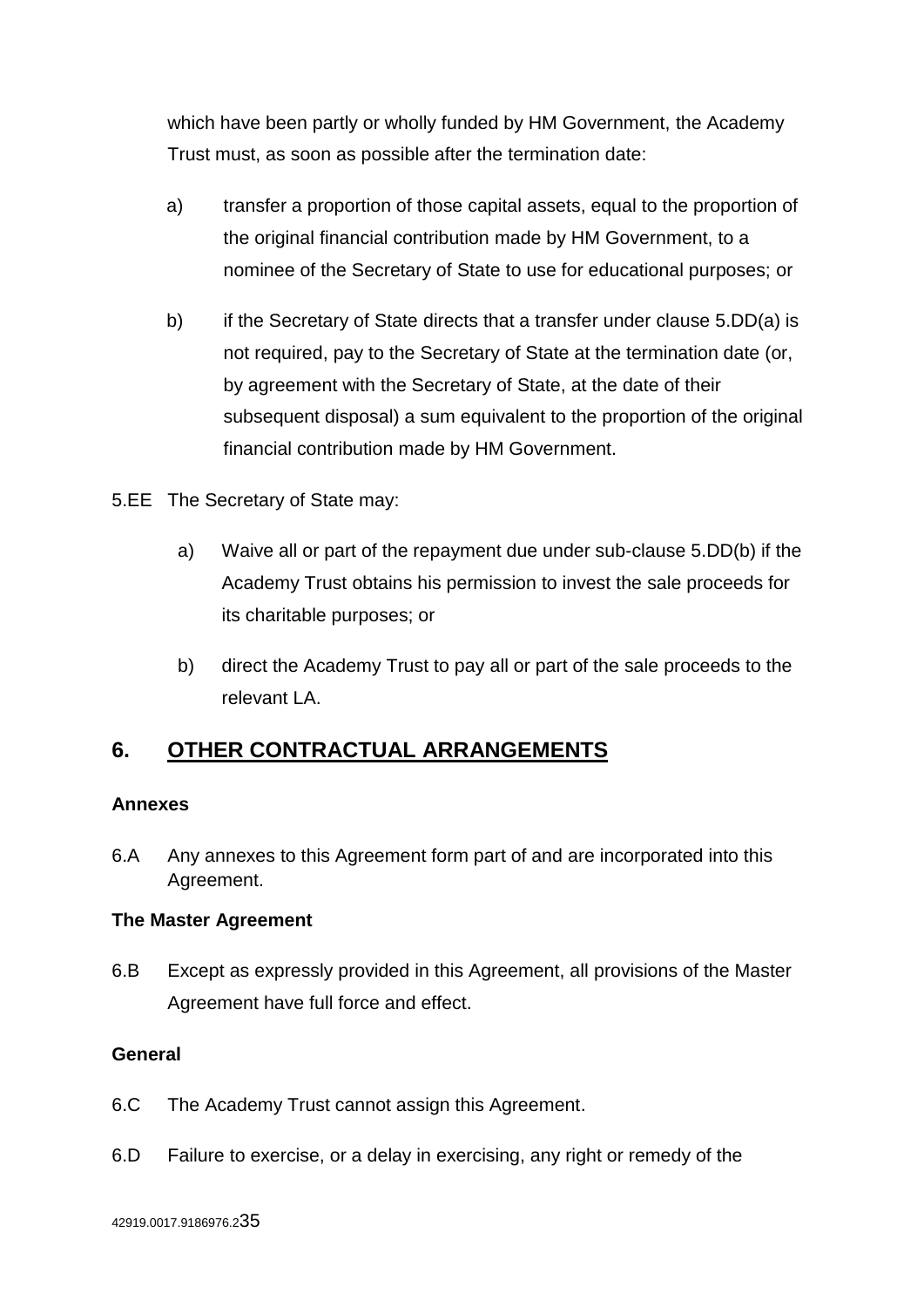Secretary of State under this Agreement (including the right to terminate this Agreement), or a single or partial exercise of such a right or remedy, is not a waiver of, and does not prevent or restrict any initial or further exercise of, that or any other right or remedy.

- 6.E Termination of this Agreement will not affect the accrued rights, remedies, obligations or liabilities of the parties existing at termination.
- 6.F This Agreement may be executed in any number of counterparts, each of which when executed and delivered shall constitute a duplicate original, but all of which will together constitute the same agreement.
- 6.G This Agreement and any dispute or claim arising out of or in connection with it or its subject matter or formation (including non-contractual disputes or claims) shall be governed by and construed in accordance with the law of England and Wales, and submitted to the exclusive jurisdiction of the courts of England and Wales.
- 6.H Not used.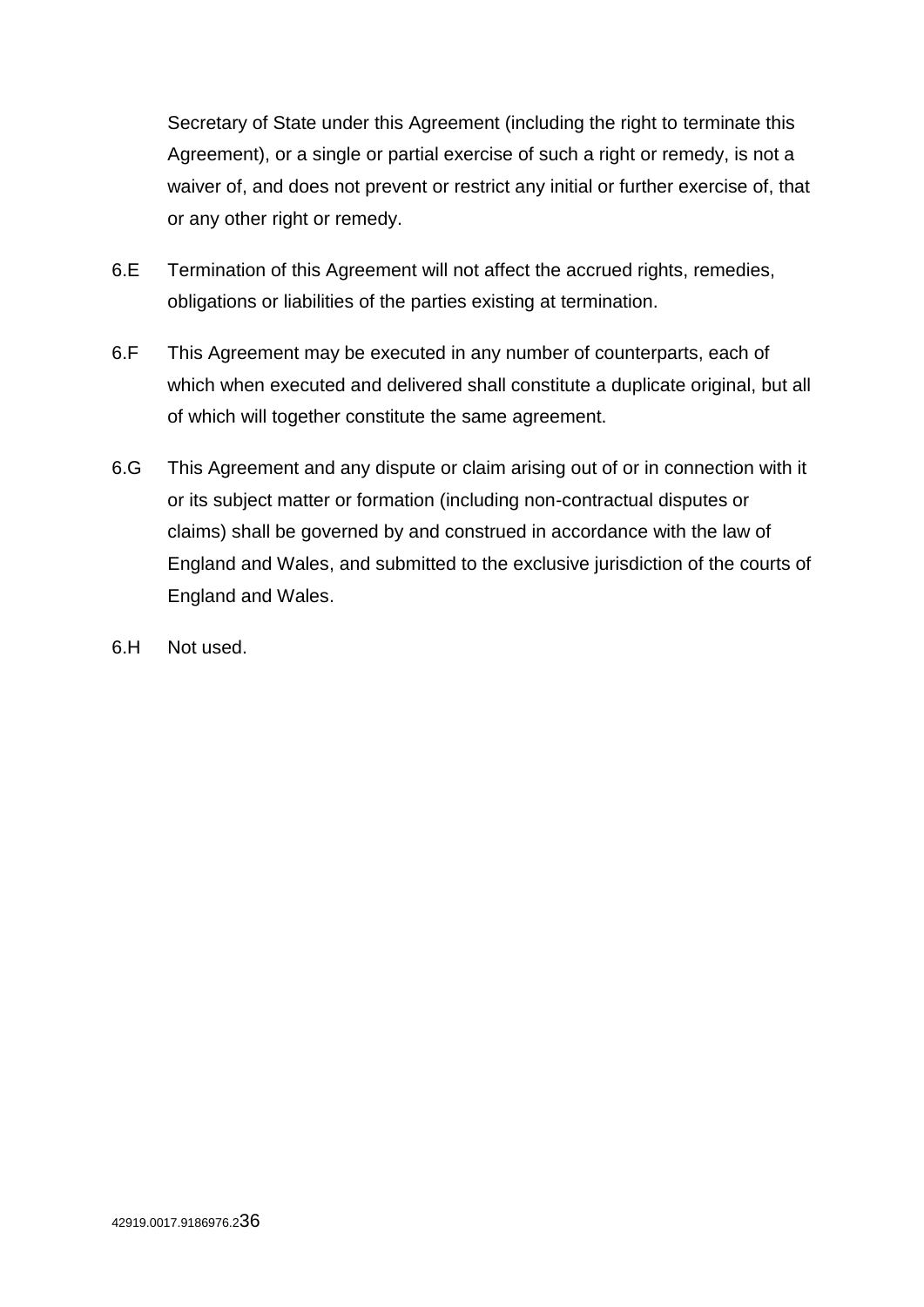This Agreement was executed as a Deed on

Executed on behalf of the **Academy Trust** by: ……………………….. **Director** and ……………………….. **Director** or ……………………….. **Company Secretary** or ……………………….. **Witness** Name: Address:

The Corporate Seal of

# **THE SECRETARY OF STATE FOR EDUCATION**

affixed to this deed is authenticated by:

………………………..

**Duly Authorised**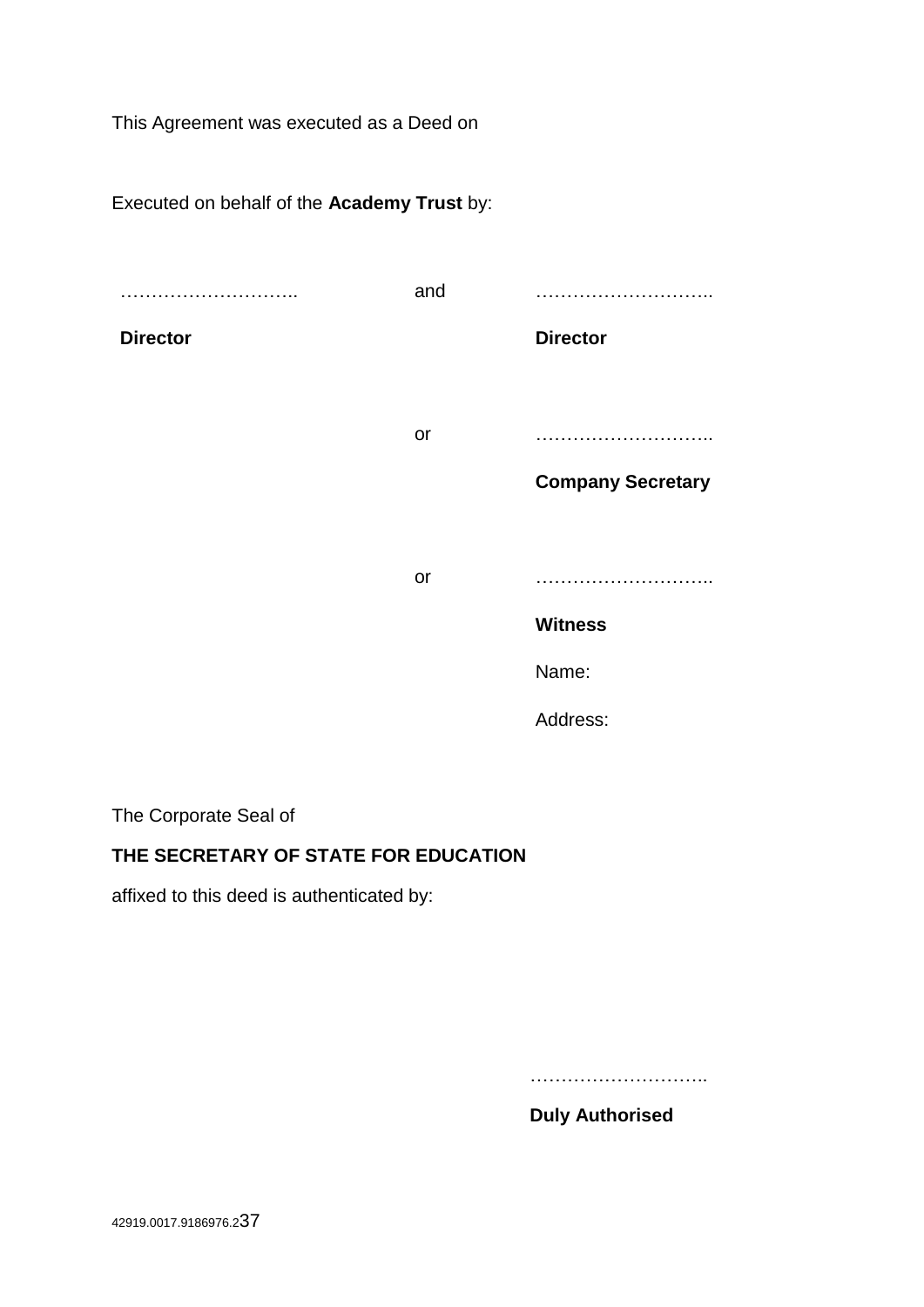# <span id="page-37-0"></span>**ANNEXES**

# <span id="page-37-1"></span>**7. ADMISSION OF CHILDREN AND YOUNG PEOPLE WITH EDUCATION, HEALTH AND CARE PLANS**

"**EHC plan**" means an Education, Health and Care plan made under section 37 of the Children and Families Act 2014.

7.A Except as set out in clause 8 below, the Children and Families Act 2014 imposes duties directly on Academies in respect of pupils with special educational needs, including the admission of pupils with EHC plans. If an Academy Trust considers that a LA should not have named the Academy in an EHC plan, it may ask the Secretary of State to determine whether the LA has acted unreasonably, and to make an order directing the LA to reconsider. The Academy Trust must admit the pupil if such a determination is pending. The Secretary of State's determination as to whether the LA acted unreasonably will be final, subject to any right of appeal which a parent of the pupil may have to the First Tier Tribunal (Special Educational Needs and Disability) or the Upper Tribunal Administrative Appeals Chamber.

# <span id="page-37-2"></span>**8. ADMISSION OF CHILDREN WITH A STATEMENT OF SPECIAL EDUCATIONAL NEEDS**

(Clauses 8.A-8.G only apply where the pupil has a statement of special educational needs (SEN) rather than an EHC plan and where they therefore continue to be subject to the relevant provisions of the Education Act 1996. EHC plans are replacing statements of SEN but although all statements of SEN should have been converted to an EHC plan by the 1 April 2018 this clause is retained to protect pupils who still have a statement of special education need after this date. The detail on the drafting of a statement below is retained to protect pupils in exceptional circumstances.)

"**Statement of SEN**" means a statement made under section 324 of the Education Act 1996.

8.A The Academy Trust must admit all children with a Statement of SEN naming the Academy.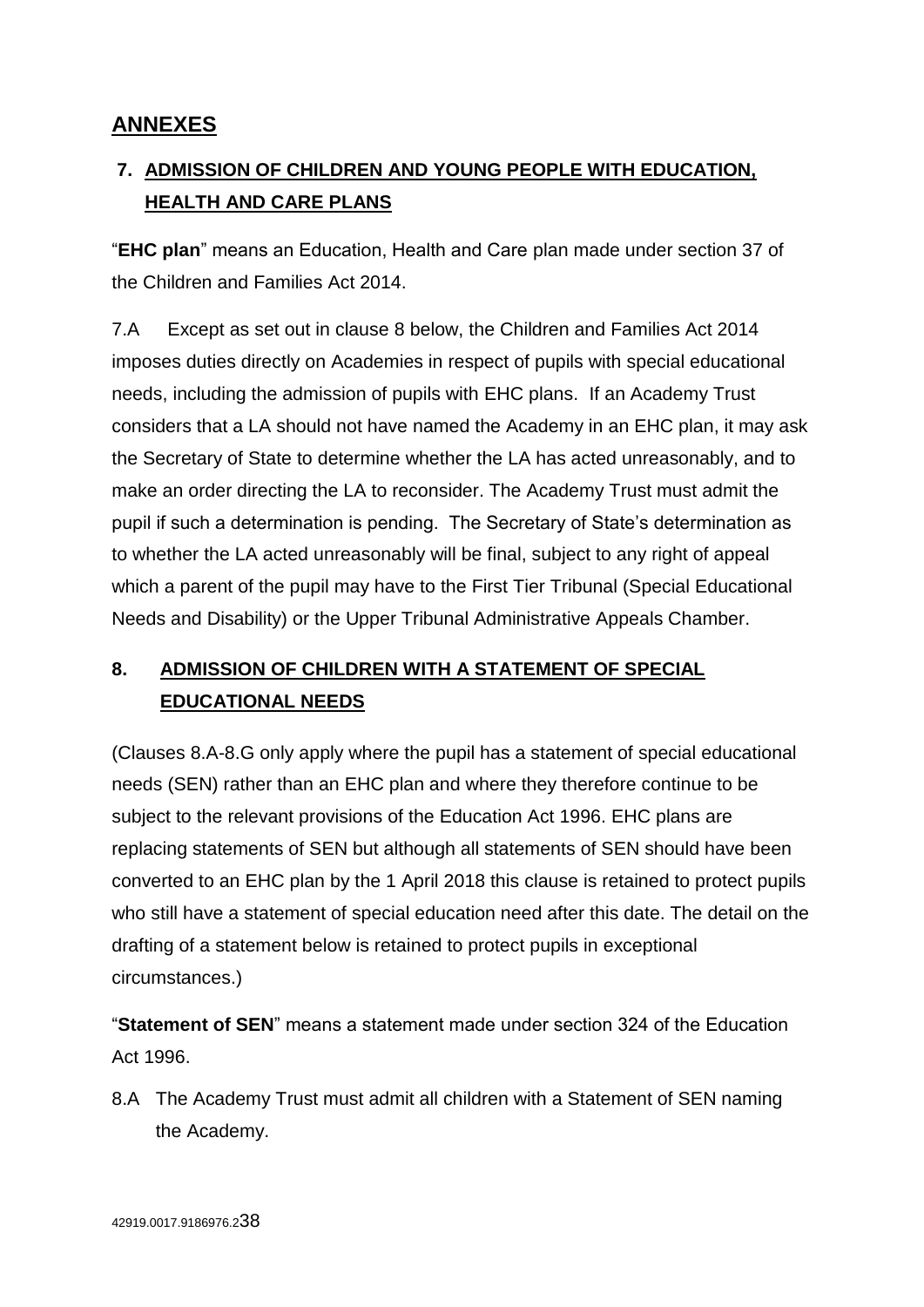- 8.B The Academy Trust must have regard to the Special Educational Needs Code of practice 2001 when dealing with statements of SEN.
- 8.C Where the LA sends the Academy Trust a draft statement with a proposal that the Academy is named in the final statement, the Academy Trust must respond within 15 working days unless the time period falls within a school holiday that is longer than two weeks in which case the Academy Trust should respond within 15 working days of the end of the school holiday.
- 8.D In its response the Academy Trust must either:
	- a. consent to being named in the final statement or
	- b. explain why it believes that admitting the child would be incompatible with the provision of efficient education for other children and the efficient use of resources, including why no reasonable steps could secure compatibility. In doing so the Academy Trust must have regard to the relevant legislation and Code of Practice. If the LA does not agree with the Academy Trust's response, and names the Academy in the child's Statement of SEN, the Academy Trust must admit the child to the school as specified in the statement or otherwise by the LA. The final decision as to whether to name the Academy falls to the LA.
- 8.E If the Academy Trust considers that the LA should not have named the Academy in the statement of SEN, it may ask the Secretary of State to determine whether the LA has acted unreasonably, and to make an order directing the LA to reconsider. The Academy Trust must admit the pupil if such a determination is pending. The Secretary of State's determination will be final, subject only to any right of appeal which a parent of the child may have to the First-tier Tribunal (Special Educational Needs and Disability) or the Upper Tribunal Administrative Appeals Chamber.
- 8.F If a parent of a child for whom the LA maintains a statement appeals to the First-tier Tribunal (Special Educational Needs and Disability) or the Upper Tribunal Administrative Appeals Chamber, either for or against the naming of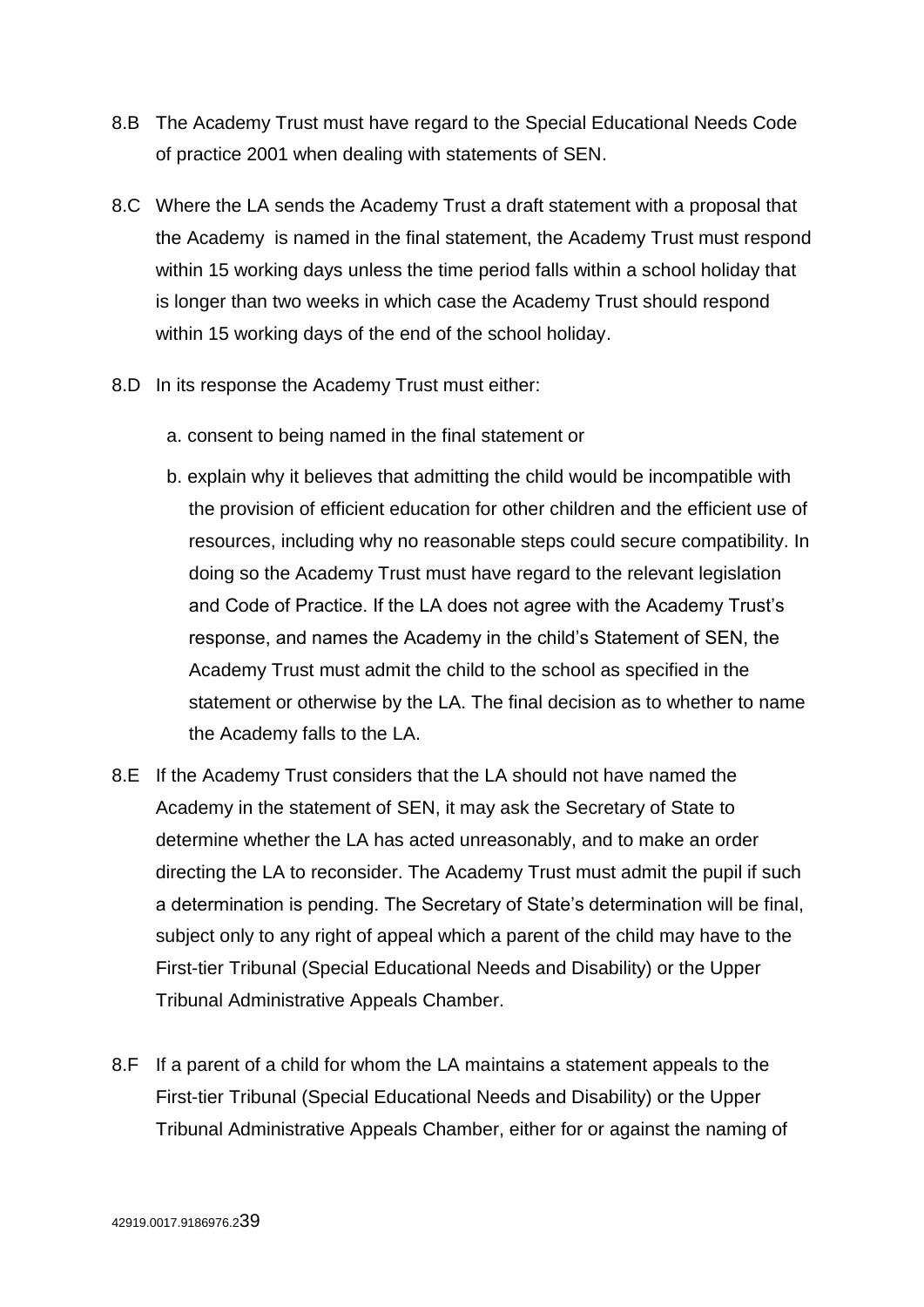the Academy in the child's statement, then the Tribunal's decision will be binding, even if it is different from that of the Secretary of State.

- 8.G Where it has been finally determined that the Academy be named in a child's Statement of SEN, the Academy Trust must admit the child to the Academy, notwithstanding any other admissions requirements in this Agreement.
- 8.H Clauses 8.A to 8.G only apply insofar as the relevant provisions of the Children and Families Act 2014 relating to SEN and disability do not apply to Academies and Free Schools.